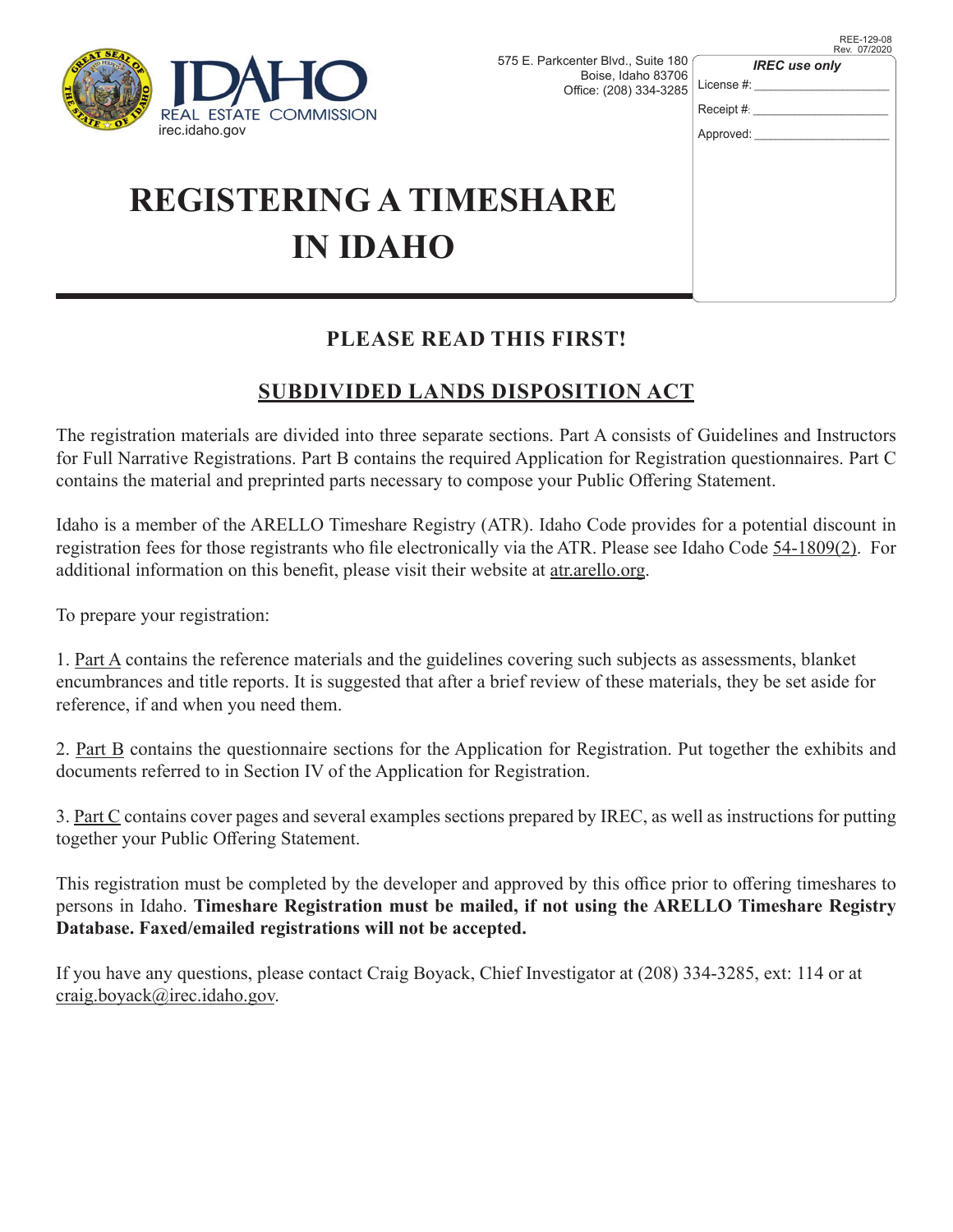#### **IDAHO REAL ESTATE COMMISSION**

## **PART A - GUIDELINES AND INSTRUCTIONS FOR FULL NARRATIVE REGISTRATIONS**

## **I. GENERAL INFORMATION: THE NATURE OF A REGISTRATION**

A registration consists of four (4) parts:

- 1. Application for Registration to be kept on file with the Idaho Real Estate Commission.
- 2. Acceptable Public Offering Statement.
- 3. Commission review of the developer's advertising and promotional materials.
- 4. Commission review and approval of any required property, title, trust or escrow arrangement.

APPLICATION FOR REGISTRATION. The Application for Registration is the name given to the entire compilation of documents and written materials on file with the Real Estate Commission. It also includes the developer's advertising and a promotional plan. The Application for Registration serves several purposes. It supports the disclosure and write-ups found in the Public Offering Statement. It is a source of additional and more detailed information for public and purchaser review. The complete Application for Registration is kept on file with the Commission, and certain portions of it are also kept in a file in the developer's sales office for purchaser reference and review.

PROCEDURES FOR REGISTRATION. The first step in a registration application is to complete the information forms in the registration packet. Cover all information requests fully. If a particular question is not applicable to your set of facts, place an "N/A" by the question. In some instances it may be appropriate to comment why you don't believe a particular question is relevant to your situation.

All responses must be legible and preferably typed. The PDF forms are set up to be filled in online and printed. Incomplete, inconsistent, or illegible responses may mean delay in completion of a registration, since the questionnaire may have to be returned for clarification.

DOCUMENTATION NEEDED AS EXHIBITS. As you proceed through the Application for Registration, you will note references to various documents required. Put all such documents together into a single packet or folder, and reference each as an exhibit by placing a tab on the edge of each document containing the appropriate reference number. Part B - IV of the Application for Registration questionnaire identifies the documents needed and further explains the method of preparation.

Some particular comments about some of the required documents are as follows:

1. TITLE OPINIONS. A title opinion, current to within thirty (30) days of the date of the registration application, must be filed along with the application. Such opinion is to show, along with the status of title, any encumbrances, liens or judgments affecting any of the property. For projects involving condominium units, the opinion should cover the whole unit being timeshared. For other types of properties, the opinion should cover any site or property in which the purchaser is to obtain an estate or which is to be utilized for use or occupancy purposes.

If the development is sited in a jurisdiction where title opinions of the nature and form known in the state of Idaho are not available, developers must present the best evidence of title available and standard for that jurisdiction. Abstracts or title opinions drawn up by attorneys will be accepted only if title reports by professional title companies are not available and it is the practice in the community for attorneys to provide title abstracts.

2. LEGAL DESCRIPTION. *Idaho Code 55-1806(b) requires "a legal description of the subdivided lands offered for registration, together with a map showing the division proposed or made, the dimensions of the lots, parcels, units or interests, and the relation of the subdivided lands to existing streets, roads, waterways, schools, churches, shopping centers, public transportation facilities in existence or under construction and other off-site improvements, in existence or under construction."*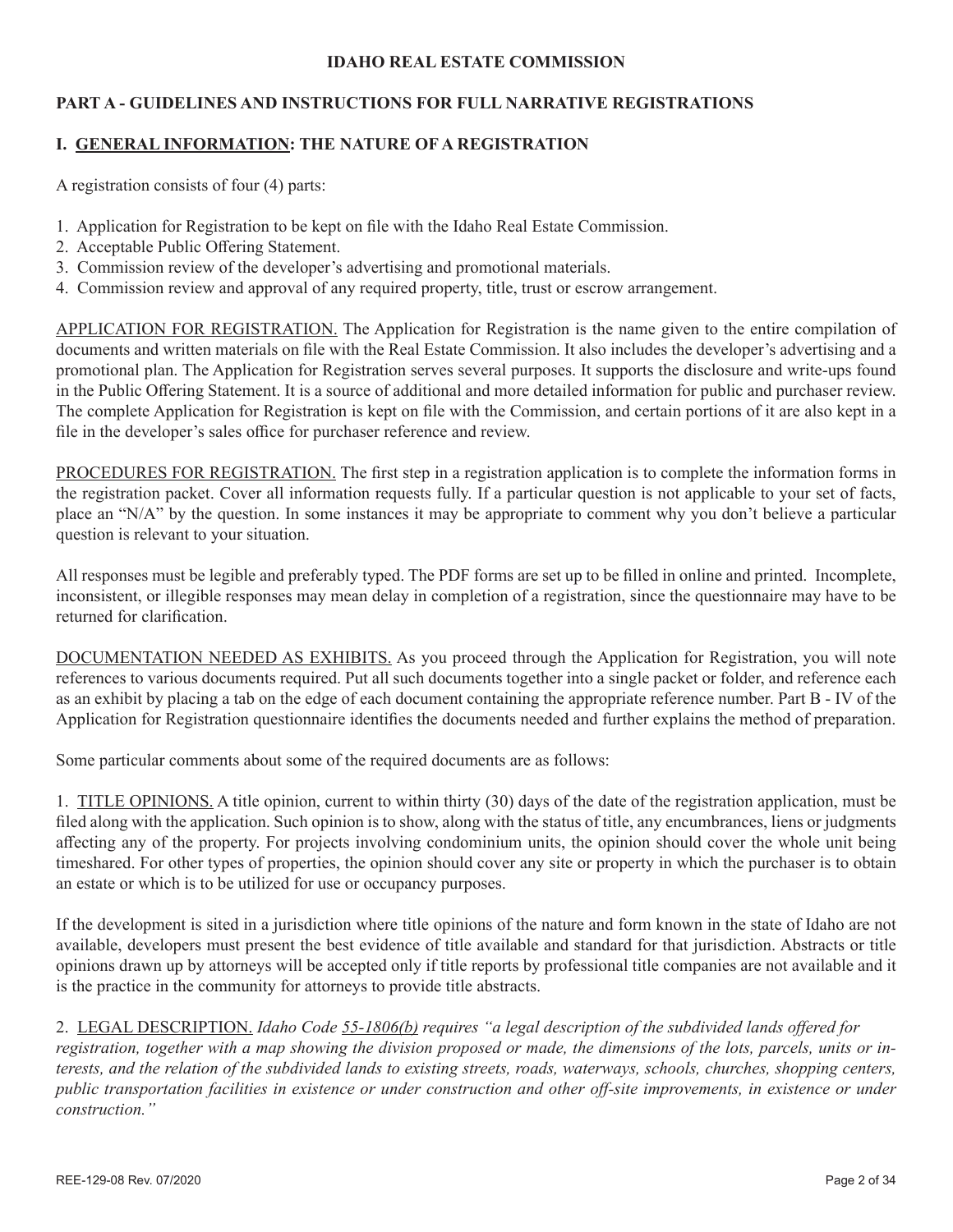3. COPIES OF SALE DOCUMENTS. The Commission must review the sale documents and any other contractual materials to be signed, initialed or agreed to by purchasers, for the purpose of locating and disclosing any "fine print" hazards.

Note: Developers should make certain that purchase agreements are formatted and handled in a manner that will satisfy the recording requirement of the jurisdiction where a project is sited.

## ASSURING TITLE, THE COMPLETION OF FACILITIES AND THE AVAILABILITY OF TIMESHARE ACCOMMO-

DATIONS AND TIMESHARE INTERVALS. Idaho Code 55-1808(1) states the Commission must determine, before approving any registration, that *"the subdivider can convey or cause to be conveyed, the interest in subdivided lands offered for disposition..."* and when appropriate, that release clauses, conveyances in trust, or other safeguards have been provided. When this requirement is applied to the wide variety of structuring found in timeshare marketing, it means the Commission must reasonably assure the availability of the timeshare properties for the use and occupancy of timeshare purchasers, as promised by the developer. Such availability may be assured by non-intervention clauses, deed release provisions, clear-title closings, property trusts, escrows, or any combination thereof.

ADVERTISING. Registrants must submit all advertising, scripts, and any other promotional writings for Commission review before they may be used. The following are considered advertising or promotional materials and are subject to Commission review (this is not an all-inclusive list):

- 1. Direct mailing containing any type of promotional literature;
- 2. Direct telephone solicitations;
- 3. Promotional dinners;
- 4. Free gifts or drawings of any type;
- 5. Newsletters, reports, and all handout materials;
- 6. Movies and slides;
- 7. All materials supplied by and about timeshare exchange networks; and
- 8. All statements and representations made by sales staff.

The Commission may require changes to advertising materials when deemed necessary for compliance with Idaho Code or Commission Rules or guidelines.

Developers are responsible for any misrepresentations made by their sales staff.

PURCHASER AGREEMENTS. The Subdivided Lands Disposition Act requires that contracts and agreements which purchasers are asked to sign must be submitted with the Application for Registration. These documents will become public records, available for review upon request. The same is true of any agreement or check list that a purchaser is asked to initial or sign.

As stated in Idaho Code 55-1804A. RIGHT OF RESCISSION:

*Any contract or agreement of disposition for an interest in subdivided lands may be rescinded by the purchaser without cause by personally delivering or sending by certified mail, a written notice of cancellation to the subdivider on or before 11:59 p.m. of the fifth calendar day after execution of the contract or agreement of disposition. The contract or agreement of disposition shall state this right and terms in boldface type on the signature page and shall include the address of the subdivider.*

FILING FEES. Filing fees for any type of registration are set forth in Idaho Code 55-1809(1).

For the purposes of calculating filing/renewal fees, "unit" means a timeshare interval typically purchased by the average consumer in a development.

CONSOLIDATIONS. Developments are registered for specific and identified intervals. Developers involved with openended timeshare projects, such as a common-interest club or a phased condominium project, may wish to register an initial number of intervals and add more intervals to the registration as sales progress.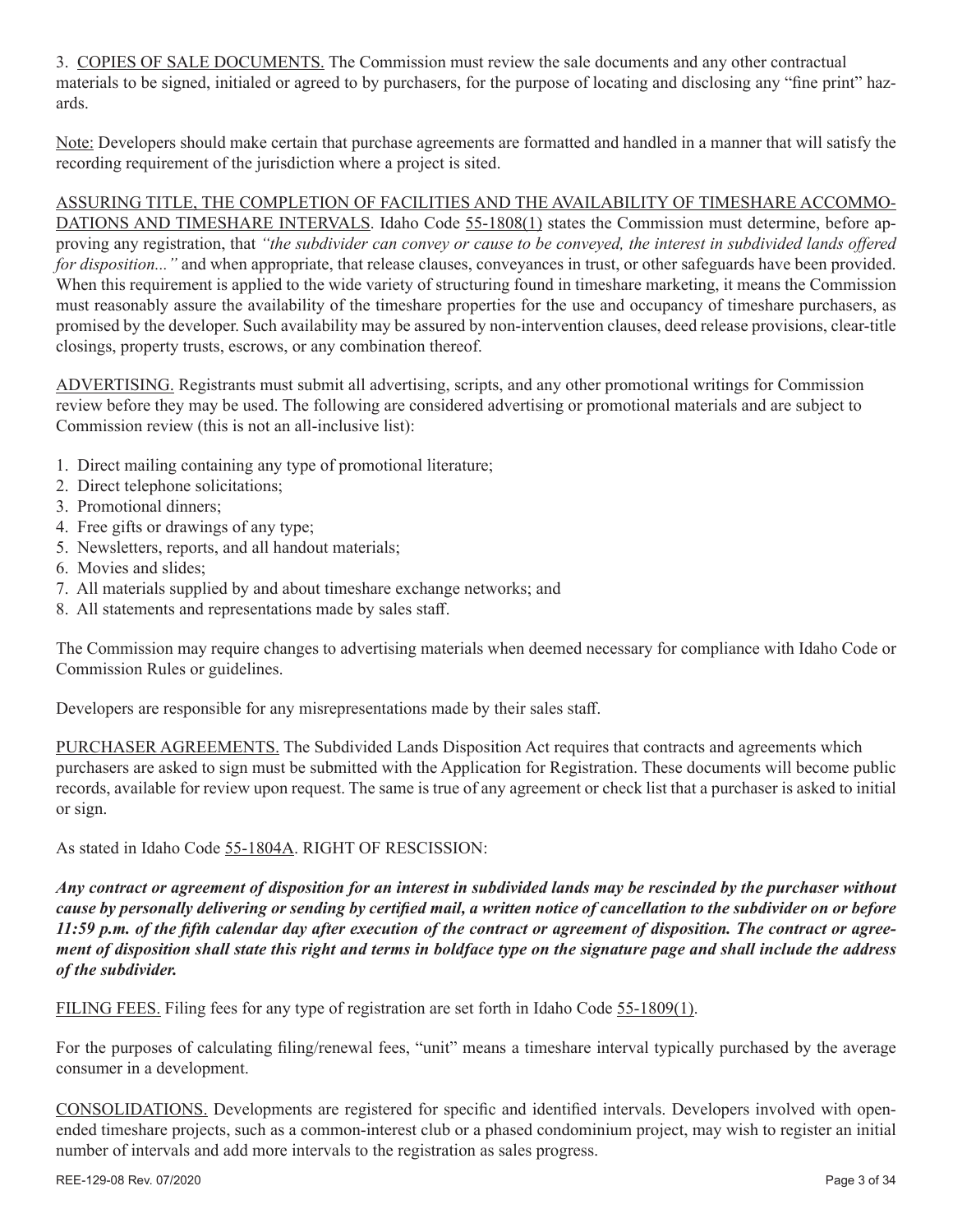PURCHASER RECEIPT FOR PUBLIC OFFERING STATEMENTS. For any type of registration, developers are required to have each purchaser sign a receipt for the Public Offering Statement.

THE PUBLIC OFFERING STATEMENT. After the Application for Registration has been prepared and exhibits compiled and labeled, the developer should prepare his draft of the proposed Public Offering Statement. The procedure and format to be used in preparing the Public Offering Statement is fully explained in this section and in Section III below.

The Public Offering Statement should be given to each potential purchaser prior to the signing of any purchase agreement, or at the time the property is being shown.

## **II. COMPOSING THE PUBLIC OFFERING STATEMENT**

It is the developer's responsibility to prepare the first draft of the Public Offering Statement. The more complete and accurate the first draft, the less time it should take to complete the registration process. The Commission reserves the right to reject the Public Offering Statement and return the application if it is incomplete or appears to be inaccurate.

In accordance with the requirements of Idaho Code 55-1807(2), the Public Offering Statement shall disclose, in a prominent place and in bold type, the right of rescission required by Idaho Code 55-1804A, as follows:

## *RIGHT OF RESCISSION.*

*Any contract or agreement of disposition for an interest in subdivided lands may be rescinded by the purchaser without cause by personally delivering or sending by certified mail, a written notice of cancellation to the subdivider on or before 11:59 p.m. of the fifth calendar day after execution of the contract or agreement of disposition. The contract or agreement of disposition shall state this right and terms in boldface type on the signature page and shall include the address of the subdivider.*

In addition, as stated in Idaho Code 55-1807(3):

The public offering statement shall not be used for any promotional purposes before registration of the subdivided lands and afterwards only if it is used in its entirety. No person may advertise or represent that the Commission approves or recommends the subdivided lands or disposition thereof. No portion of the public offering statement may be underscored, italicized or printed in larger or heavier or different color type than the remainder of the statement except as required by statute or rule of the Commission.

The Public Offering Statement cannot be reviewed until all documents and other information required for the Application for Registration are on file. The examiner must have all pertinent documentation and information at hand before reviewing the Public Offering Statement and registration application.

Although it is the developer's responsibility to prepare the Public Offering Statement and any subsequent revisions, staff is always available by telephone, e-mail or personal interview for assistance in preparing the Public Offering Statement.

The Commission requests that the Public Offering Statement be typed and printed on standard letter-sized plain paper in the format and style of the sample Public Offering Statement. Once the final form and content of the Public Offering Statement has been agreed upon, developers may either print or photocopy the Public Offering Statement for public presentation.

## **III. NOTICE OF FILING OR NOTICE OF IMPROPER FORM:**

After the developer has completed the Application for Registration questionnaire and prepared the exhibits and the first draft of the Public Offering Statement, the filing should be uploaded to the ARELLO TSR or delivered to the Commission office. Staff will review the application to make certain that the questionnaire is complete, the correct filing fee is enclosed, and documentation is complete. If any document or other information is missing, or there are other deficiencies; i.g., no filing fee or improper Public Offering Statement format, the Commission will contact the registrant with expected changes.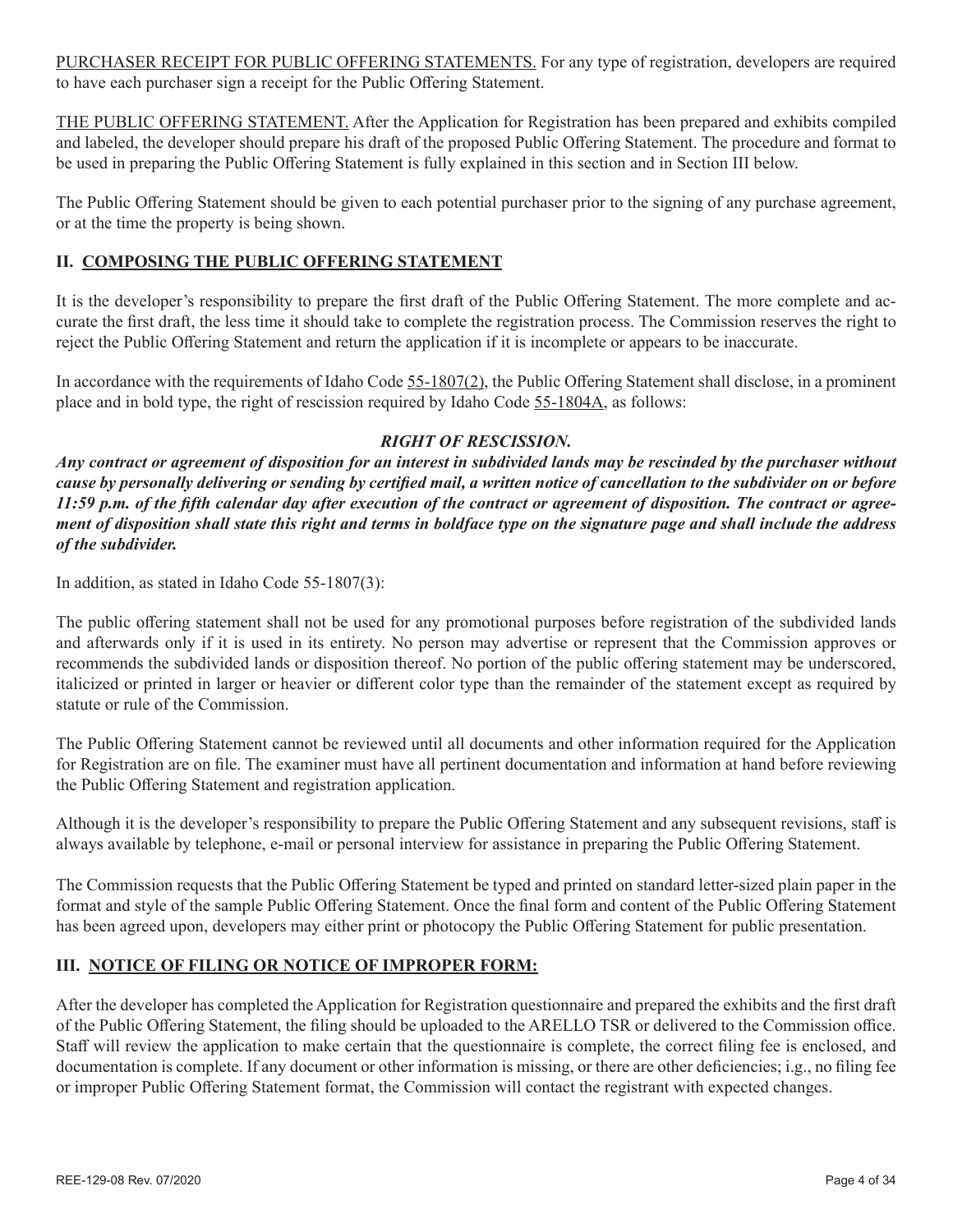NOTICE OF FILING. When all necessary documentation and information is in the application file, the Commission will send a "Notice of Filing". Once this notice has been sent, the Commission has ninety (90) days during which to approve or reject an application.

NOTICE OF IMPROPER FORM. If the developer's proposed PUBLIC OFFERING STATEMENT is found deficient or any other statutory requirements are found to be lacking, the Commission will send a "Notice of Improper Form". The Commission will include specific suggestions for changes in the Public Offering Statement or correction of other deficiencies.

COMPOSITION OF THE PUBLIC OFFERING STATEMENT; JARGON AND TECHNICAL LANGUAGE. Whenever possible try to use layman's terms and short sentences in composing write-ups; avoid legal or technical jargon. A common complaint is that verbiage is pulled directly from technical documents and is not understandable. Limit the use of verbiage from legal and "fine print" documents wherever possible. Try to explain the facts in your Public Offering Statement as though you were explaining the project to someone you had just met.

## I**V. FINAL PREPARATION, PACKAGING, AND MAILING INSTRUCTIONS:**

At this point the developer should have completed the following steps toward registration:

- 1. Completed the appropriate sections of the Application for Registration questionnaire;
- 2. Compiled necessary documents in an exhibit portfolio, tabbed and referenced by number; and
- 3. Prepared a draft Public Offering Statement.

Do not advertise, offer to sell, or sell until your registration application has been reviewed and approved. Any such activity is a violation of law and subject to penalties as allowed by law. Likewise, the proposed Public Offering Statement should not be distributed until the registration and the Public Offering Statement have been approved.

The final procedures for presenting the application are:

1. Retain at least one copy of the proposed Public Offering Statement. However, do not yet have large numbers of copies printed or photocopied.

2. Keep a copy of the entire Application for Registration.

3. Make certain the sample sale documents contain any required provisions as noted earlier.

4. If the developer has already prepared promotional or advertising materials to be used, copies of all such proposed advertising and promotional material should be placed in a separate file and mailed with the application.

5. Bind together the Application for Registration, the portfolio of documents, including the required surety bonder escrow agreement in the amount of \$100,000.00, the proposed Public Offering Statement, and the advertising and promotional material.

6. Prepare a cover letter containing a brief description of the offering and the date the application was mailed.

7. Calculate your filing fee, payable to "Idaho Real Estate Commission". DO NOT SEND CASH.

8. If the cover letter is sent separately, include a copy of your cover letter with the application. Upload your application materials to the ARELLO TSR, or forward your application to the Commission at the address below.

9. Within ten (10) days of receiving your application, the Commission will send either a "Notice of Filing" or "Notice of Improper Form". The Commission has ninety (90) days to review and approve or reject the registration from the date it is received.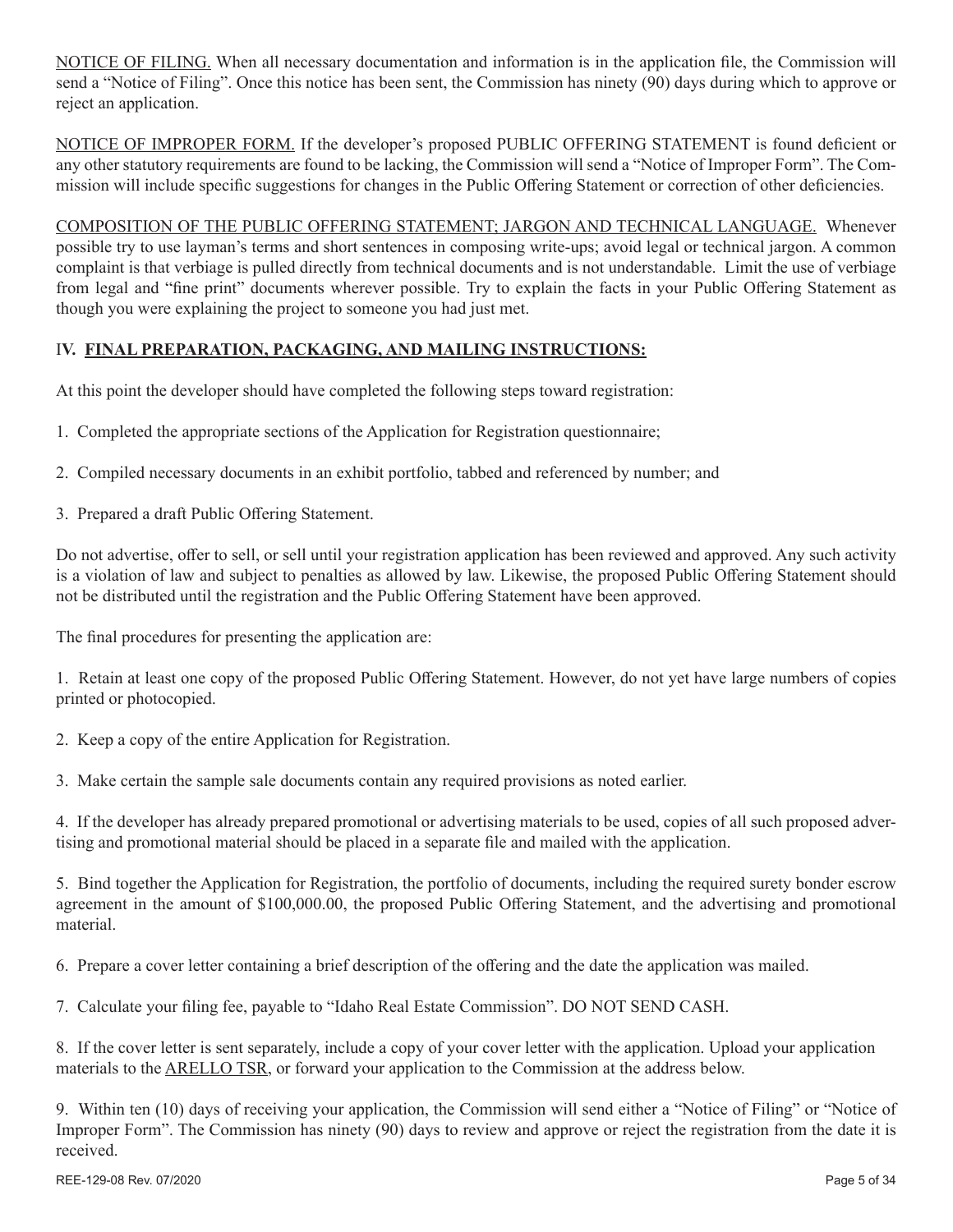10. If the first draft of your proposed Public Offering Statement is rejected, prepare and submit a second draft. Staff will review it as soon as practicable.

11. When the Public Offering Statement and the registration have been approved, the Commission will send an Order of Registration.

12. If not using the ARELLO TSR, mail applications to: Idaho Real Estate Commission, 575 E. Parkcenter Blvd., Suite 180, Boise, ID 83706. Contact staff for assistance at: (208) 334-3285, or at irec.idaho.gov.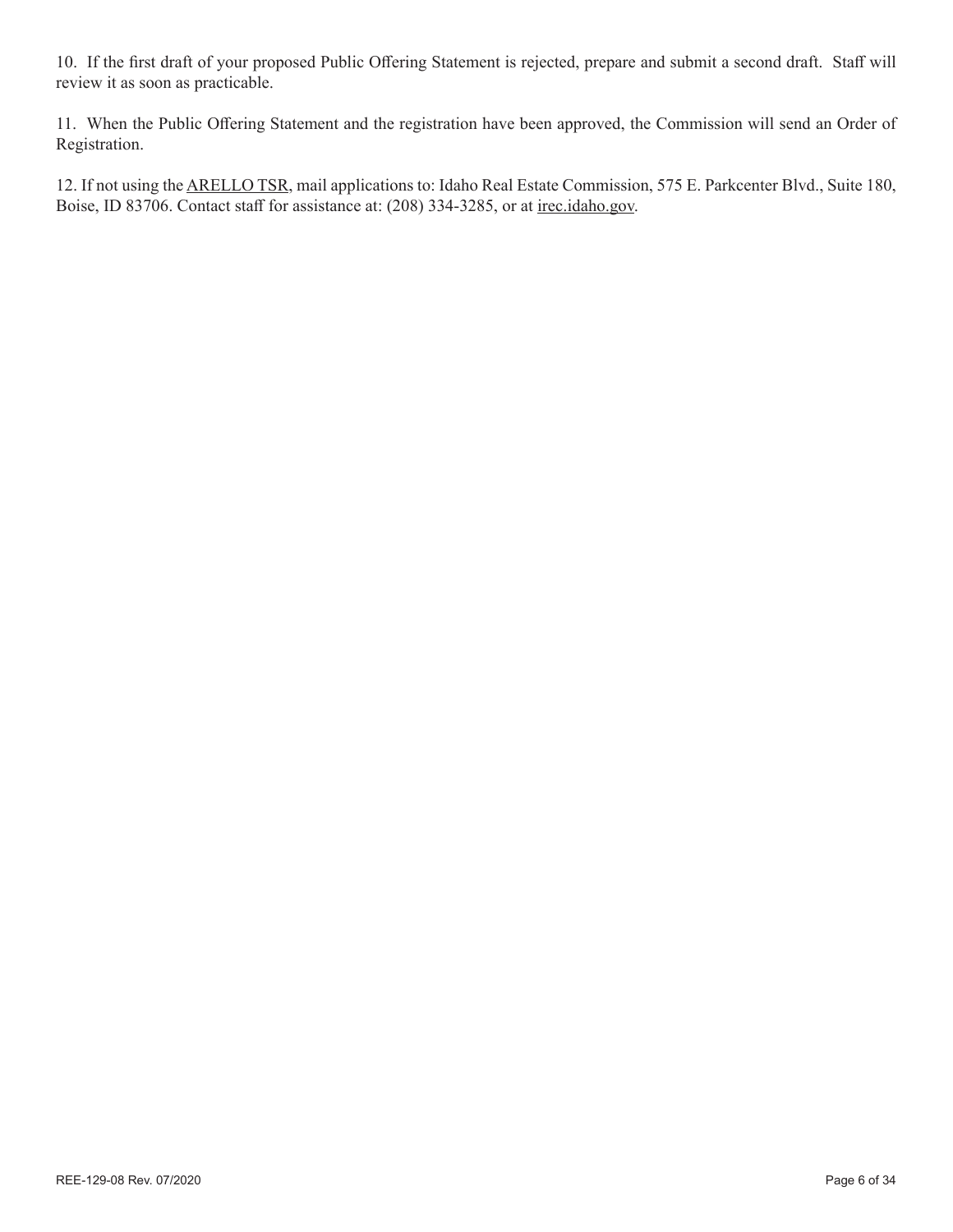## **PART B-APPLICATION FOR REGISTRATION**

## I. GENERAL INFORMATION ABOUT THE DEVELOPER

(If a question is not applicable to your offering, indicate "N/A".

| Name      |      |                                     |                                                                                                                                                                                                                                                                                                                                                                                                                                                         |
|-----------|------|-------------------------------------|---------------------------------------------------------------------------------------------------------------------------------------------------------------------------------------------------------------------------------------------------------------------------------------------------------------------------------------------------------------------------------------------------------------------------------------------------------|
| Address   | City | <b>State</b>                        | Zip                                                                                                                                                                                                                                                                                                                                                                                                                                                     |
| Phone $#$ | Fax  |                                     |                                                                                                                                                                                                                                                                                                                                                                                                                                                         |
| Email     |      |                                     |                                                                                                                                                                                                                                                                                                                                                                                                                                                         |
|           |      | No                                  |                                                                                                                                                                                                                                                                                                                                                                                                                                                         |
|           |      |                                     |                                                                                                                                                                                                                                                                                                                                                                                                                                                         |
|           |      |                                     |                                                                                                                                                                                                                                                                                                                                                                                                                                                         |
| Name      |      |                                     |                                                                                                                                                                                                                                                                                                                                                                                                                                                         |
| Address   | City | State                               | Zip                                                                                                                                                                                                                                                                                                                                                                                                                                                     |
| Phone #   | Fax  |                                     |                                                                                                                                                                                                                                                                                                                                                                                                                                                         |
| Email     |      |                                     |                                                                                                                                                                                                                                                                                                                                                                                                                                                         |
|           |      |                                     |                                                                                                                                                                                                                                                                                                                                                                                                                                                         |
| Name      |      |                                     |                                                                                                                                                                                                                                                                                                                                                                                                                                                         |
| Address   | City | <b>State</b>                        | Zip                                                                                                                                                                                                                                                                                                                                                                                                                                                     |
| Phone #   | Fax  |                                     |                                                                                                                                                                                                                                                                                                                                                                                                                                                         |
| Email     |      |                                     |                                                                                                                                                                                                                                                                                                                                                                                                                                                         |
|           |      | licensed real estate Idaho broker.) | 2. Does the developer have a general agent or one with a power of attorney? $\Box$ Yes $\Box$<br>(If "Yes", identify - name and address and briefly explain the nature and degree of the agent's authority):<br>3. The person to be responsible for preparing the developer's registration with the State of Idaho is:<br>4. The developer's general marketing or sales agent is: (If the general sales agent is not the developer, the agent must be a |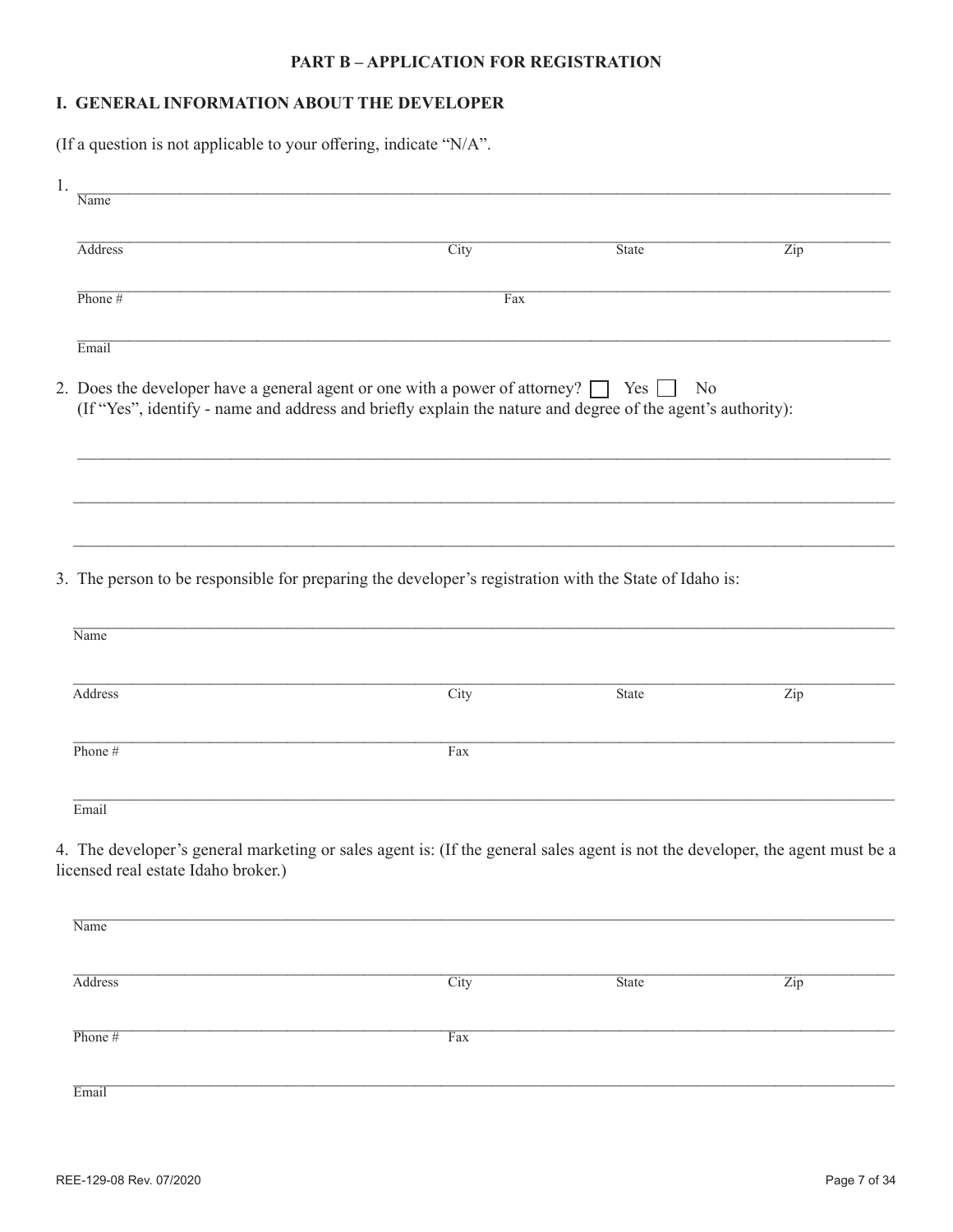5. List the names, addresses, and business telephone numbers of Idaho Real Estate licensees and/or other persons who will be actively engaged in marketing your offering in this state:

| Name                                                                                                                                          |            |              |                           |
|-----------------------------------------------------------------------------------------------------------------------------------------------|------------|--------------|---------------------------|
| <b>Address</b>                                                                                                                                | City       | State        | $\overline{\mathrm{Zip}}$ |
| Phone $#$                                                                                                                                     | Fax        |              |                           |
| 6. The developer's attorney (involved with this project) is:                                                                                  |            |              |                           |
| Name                                                                                                                                          |            |              |                           |
| <b>Address</b>                                                                                                                                | City       | <b>State</b> | $\overline{\mathrm{Zip}}$ |
| Phone $#$                                                                                                                                     | <b>FAX</b> |              |                           |
| Email                                                                                                                                         |            |              |                           |
| 7. The developer's accountant or the person responsible for preparing budgets, records, and financial information for this<br>development is: |            |              |                           |

| Name           |             |              |     |
|----------------|-------------|--------------|-----|
| <b>Address</b> | <b>City</b> | <b>State</b> | Zip |
| Phone $#$      | Fax         |              |     |
| Email          |             |              |     |

8. Location of sales records: (In this space identify the future location of all sales records and purchaser receipts):

| <b>Address</b>                          | City | <b>State</b> | $\overline{Zip}$ |
|-----------------------------------------|------|--------------|------------------|
|                                         |      |              |                  |
|                                         |      |              |                  |
| Phone $#$                               | Fax  |              |                  |
|                                         |      |              |                  |
| Email                                   |      |              |                  |
|                                         |      |              |                  |
| The custodian of these records will be: |      |              |                  |
|                                         | Name |              |                  |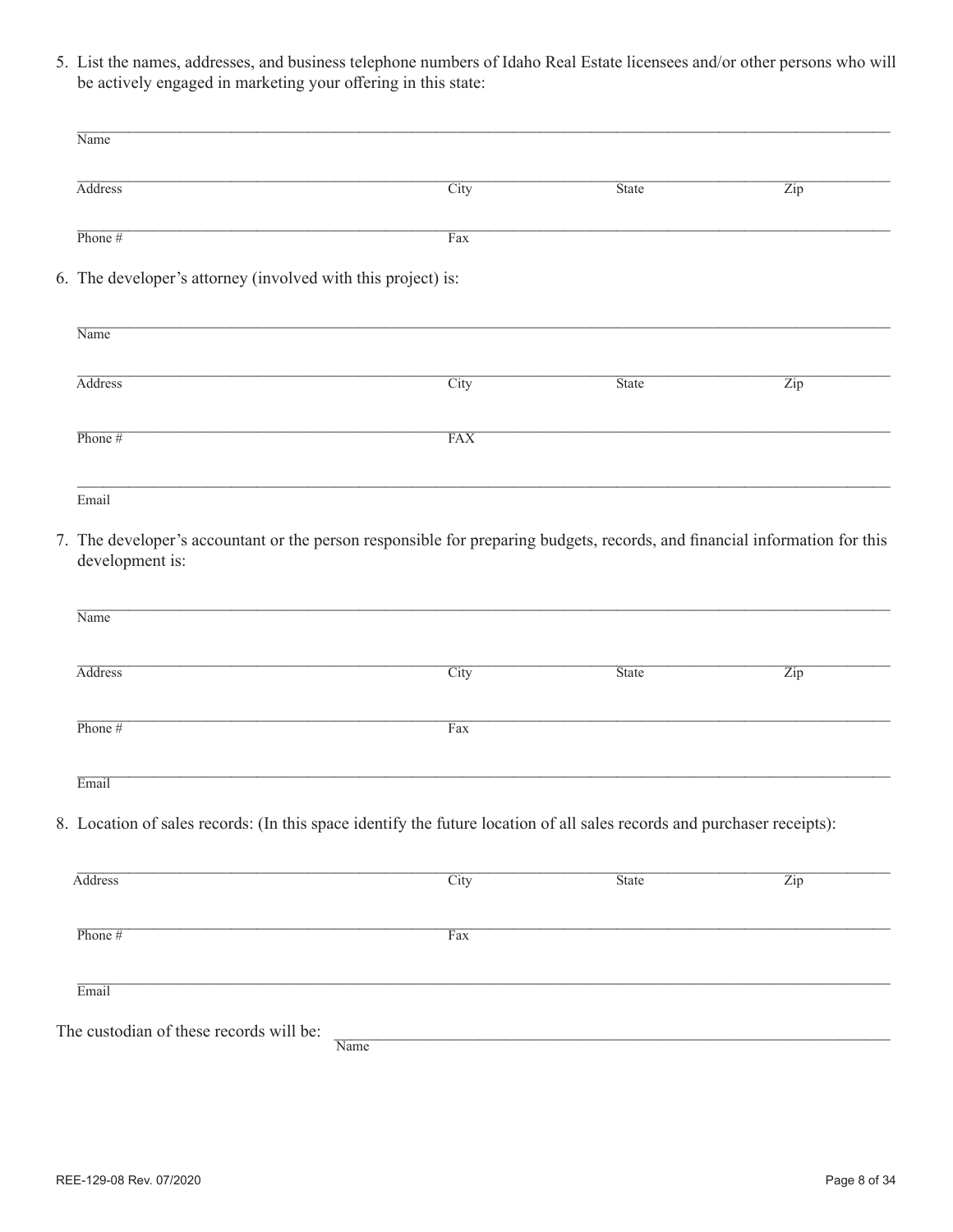|  |  |  |  | 9. The Developer as a Legal Entity: (check the appropriate box): |  |
|--|--|--|--|------------------------------------------------------------------|--|
|--|--|--|--|------------------------------------------------------------------|--|

| b. Husband/wife joint tenancy or community property owner<br>c. General Partnership<br>d. Joint venture<br>e. Corporation<br>f. Limited Liability Company<br>g. Limited Liability Partnership<br>h. As an individual, is the General Partner in a Limited Partnership | a. Sole proprietor (owner)                                                                                  |
|-----------------------------------------------------------------------------------------------------------------------------------------------------------------------------------------------------------------------------------------------------------------------|-------------------------------------------------------------------------------------------------------------|
|                                                                                                                                                                                                                                                                       |                                                                                                             |
|                                                                                                                                                                                                                                                                       |                                                                                                             |
|                                                                                                                                                                                                                                                                       |                                                                                                             |
|                                                                                                                                                                                                                                                                       |                                                                                                             |
|                                                                                                                                                                                                                                                                       |                                                                                                             |
|                                                                                                                                                                                                                                                                       |                                                                                                             |
|                                                                                                                                                                                                                                                                       |                                                                                                             |
|                                                                                                                                                                                                                                                                       | i. Officer, owner, or has an interest in a corporation that is the General Partner in a Limited Partnership |
| j. Other. Describe in detail:                                                                                                                                                                                                                                         |                                                                                                             |

10. If the developer is a corporation or limited liability company, provide the State of Idaho registration number and list all other states, provinces or foreign jurisdictions where it is licensed to do business.

 $\_$  , and the set of the set of the set of the set of the set of the set of the set of the set of the set of the set of the set of the set of the set of the set of the set of the set of the set of the set of the set of th

 $\mathcal{L}_\mathcal{L} = \mathcal{L}_\mathcal{L} = \mathcal{L}_\mathcal{L} = \mathcal{L}_\mathcal{L} = \mathcal{L}_\mathcal{L} = \mathcal{L}_\mathcal{L} = \mathcal{L}_\mathcal{L} = \mathcal{L}_\mathcal{L} = \mathcal{L}_\mathcal{L} = \mathcal{L}_\mathcal{L} = \mathcal{L}_\mathcal{L} = \mathcal{L}_\mathcal{L} = \mathcal{L}_\mathcal{L} = \mathcal{L}_\mathcal{L} = \mathcal{L}_\mathcal{L} = \mathcal{L}_\mathcal{L} = \mathcal{L}_\mathcal{L}$ 

11. Is there a parent corporation, joint venture, partnership or other person that owns, manages, directs or controls the

 $\_$  ,  $\_$  ,  $\_$  ,  $\_$  ,  $\_$  ,  $\_$  ,  $\_$  ,  $\_$  ,  $\_$  ,  $\_$  ,  $\_$  ,  $\_$  ,  $\_$  ,  $\_$  ,  $\_$  ,  $\_$  ,  $\_$  ,  $\_$  ,  $\_$  ,  $\_$  ,  $\_$  ,  $\_$  ,  $\_$  ,  $\_$  ,  $\_$  ,  $\_$  ,  $\_$  ,  $\_$  ,  $\_$  ,  $\_$  ,  $\_$  ,  $\_$  ,  $\_$  ,  $\_$  ,  $\_$  ,  $\_$  ,  $\_$  ,

| If so, identify and explain the nature of the relationship:                                                                   |  |  |  |
|-------------------------------------------------------------------------------------------------------------------------------|--|--|--|
|                                                                                                                               |  |  |  |
| 12. Does the applicant developer, as an affiliate or other means, manage, direct or control any subsidiary corporation, joint |  |  |  |

|  | 12. Does the applicant developer, as an annual of other means, manage, aneet of control any substantly corporation, join |                      |  |
|--|--------------------------------------------------------------------------------------------------------------------------|----------------------|--|
|  | venture, partnership, or person who is in any manner involved with this development?                                     | $\Box$ Yes $\Box$ No |  |

If yes, identify and explain the relationship:

applicant developer?  $\Box$  Yes  $\Box$  No

13. Identify any professional or business licenses held by the developer in this state or other jurisdictions (such as: attorney, accountant, real estate, contractor, teacher, etc.):

 $\_$  , and the set of the set of the set of the set of the set of the set of the set of the set of the set of the set of the set of the set of the set of the set of the set of the set of the set of the set of the set of th

 $\mathcal{L}_\mathcal{L} = \mathcal{L}_\mathcal{L} = \mathcal{L}_\mathcal{L} = \mathcal{L}_\mathcal{L} = \mathcal{L}_\mathcal{L} = \mathcal{L}_\mathcal{L} = \mathcal{L}_\mathcal{L} = \mathcal{L}_\mathcal{L} = \mathcal{L}_\mathcal{L} = \mathcal{L}_\mathcal{L} = \mathcal{L}_\mathcal{L} = \mathcal{L}_\mathcal{L} = \mathcal{L}_\mathcal{L} = \mathcal{L}_\mathcal{L} = \mathcal{L}_\mathcal{L} = \mathcal{L}_\mathcal{L} = \mathcal{L}_\mathcal{L}$ 

 $\mathcal{L}_\mathcal{L} = \mathcal{L}_\mathcal{L} = \mathcal{L}_\mathcal{L} = \mathcal{L}_\mathcal{L} = \mathcal{L}_\mathcal{L} = \mathcal{L}_\mathcal{L} = \mathcal{L}_\mathcal{L} = \mathcal{L}_\mathcal{L} = \mathcal{L}_\mathcal{L} = \mathcal{L}_\mathcal{L} = \mathcal{L}_\mathcal{L} = \mathcal{L}_\mathcal{L} = \mathcal{L}_\mathcal{L} = \mathcal{L}_\mathcal{L} = \mathcal{L}_\mathcal{L} = \mathcal{L}_\mathcal{L} = \mathcal{L}_\mathcal{L}$ 

 $\mathcal{L}_\mathcal{L} = \mathcal{L}_\mathcal{L} = \mathcal{L}_\mathcal{L} = \mathcal{L}_\mathcal{L} = \mathcal{L}_\mathcal{L} = \mathcal{L}_\mathcal{L} = \mathcal{L}_\mathcal{L} = \mathcal{L}_\mathcal{L} = \mathcal{L}_\mathcal{L} = \mathcal{L}_\mathcal{L} = \mathcal{L}_\mathcal{L} = \mathcal{L}_\mathcal{L} = \mathcal{L}_\mathcal{L} = \mathcal{L}_\mathcal{L} = \mathcal{L}_\mathcal{L} = \mathcal{L}_\mathcal{L} = \mathcal{L}_\mathcal{L}$ 

 $\_$  , and the set of the set of the set of the set of the set of the set of the set of the set of the set of the set of the set of the set of the set of the set of the set of the set of the set of the set of the set of th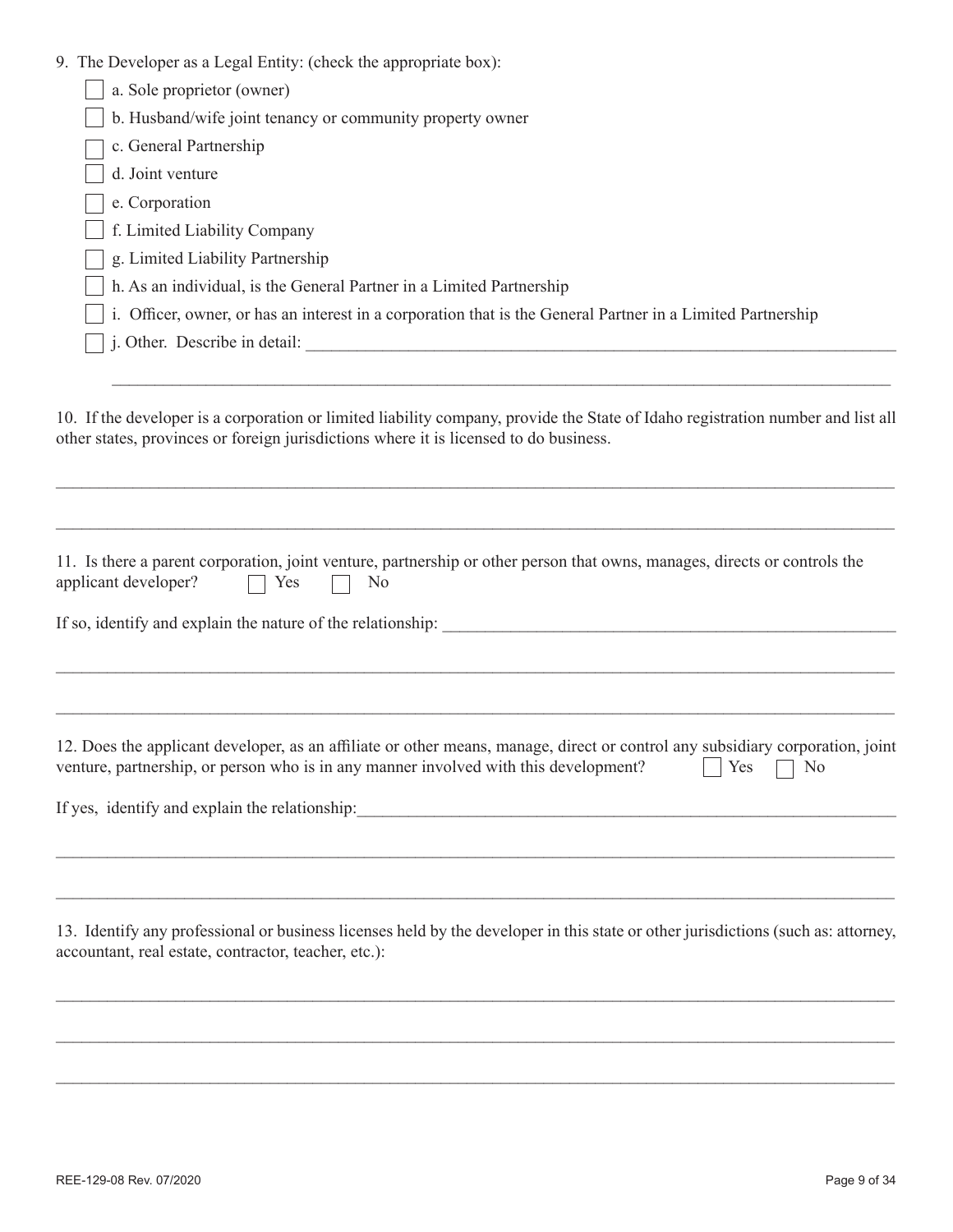14. If the developer is a corporation, LLC, partnership, joint venture or other organization, state whether or not it was organized for the sole purpose of developing or marketing this development. Provide a general description of other business or professional activities engaged in by the developer:

 $\mathcal{L}_\mathcal{L} = \mathcal{L}_\mathcal{L} = \mathcal{L}_\mathcal{L} = \mathcal{L}_\mathcal{L} = \mathcal{L}_\mathcal{L} = \mathcal{L}_\mathcal{L} = \mathcal{L}_\mathcal{L} = \mathcal{L}_\mathcal{L} = \mathcal{L}_\mathcal{L} = \mathcal{L}_\mathcal{L} = \mathcal{L}_\mathcal{L} = \mathcal{L}_\mathcal{L} = \mathcal{L}_\mathcal{L} = \mathcal{L}_\mathcal{L} = \mathcal{L}_\mathcal{L} = \mathcal{L}_\mathcal{L} = \mathcal{L}_\mathcal{L}$ 

 $\mathcal{L}_\mathcal{L} = \mathcal{L}_\mathcal{L} = \mathcal{L}_\mathcal{L} = \mathcal{L}_\mathcal{L} = \mathcal{L}_\mathcal{L} = \mathcal{L}_\mathcal{L} = \mathcal{L}_\mathcal{L} = \mathcal{L}_\mathcal{L} = \mathcal{L}_\mathcal{L} = \mathcal{L}_\mathcal{L} = \mathcal{L}_\mathcal{L} = \mathcal{L}_\mathcal{L} = \mathcal{L}_\mathcal{L} = \mathcal{L}_\mathcal{L} = \mathcal{L}_\mathcal{L} = \mathcal{L}_\mathcal{L} = \mathcal{L}_\mathcal{L}$ 

 $\_$  , and the set of the set of the set of the set of the set of the set of the set of the set of the set of the set of the set of the set of the set of the set of the set of the set of the set of the set of the set of th

15. Identify by name, location and type of offering, all land developments, subdivisions, planned unit developments, timeshare, camping clubs, or other recreational offerings that the developer, its parent corporation or its subsidiaries has owned, sold, or promoted during the past ten (10) years:

 $\_$  , and the set of the set of the set of the set of the set of the set of the set of the set of the set of the set of the set of the set of the set of the set of the set of the set of the set of the set of the set of th

 $\mathcal{L}_\mathcal{L} = \mathcal{L}_\mathcal{L} = \mathcal{L}_\mathcal{L} = \mathcal{L}_\mathcal{L} = \mathcal{L}_\mathcal{L} = \mathcal{L}_\mathcal{L} = \mathcal{L}_\mathcal{L} = \mathcal{L}_\mathcal{L} = \mathcal{L}_\mathcal{L} = \mathcal{L}_\mathcal{L} = \mathcal{L}_\mathcal{L} = \mathcal{L}_\mathcal{L} = \mathcal{L}_\mathcal{L} = \mathcal{L}_\mathcal{L} = \mathcal{L}_\mathcal{L} = \mathcal{L}_\mathcal{L} = \mathcal{L}_\mathcal{L}$ 

 $\mathcal{L}_\mathcal{L} = \mathcal{L}_\mathcal{L} = \mathcal{L}_\mathcal{L} = \mathcal{L}_\mathcal{L} = \mathcal{L}_\mathcal{L} = \mathcal{L}_\mathcal{L} = \mathcal{L}_\mathcal{L} = \mathcal{L}_\mathcal{L} = \mathcal{L}_\mathcal{L} = \mathcal{L}_\mathcal{L} = \mathcal{L}_\mathcal{L} = \mathcal{L}_\mathcal{L} = \mathcal{L}_\mathcal{L} = \mathcal{L}_\mathcal{L} = \mathcal{L}_\mathcal{L} = \mathcal{L}_\mathcal{L} = \mathcal{L}_\mathcal{L}$ 

16. If the developer or its affiliates is a corporation or a corporation within a limited partnership, or a limited liability company or member of a limited liability company, for each person owning 10% or more of the stock in such corporation or limited liability company, identify the person and the percentage of stock owned:

 $\mathcal{L}_\mathcal{L} = \mathcal{L}_\mathcal{L} = \mathcal{L}_\mathcal{L} = \mathcal{L}_\mathcal{L} = \mathcal{L}_\mathcal{L} = \mathcal{L}_\mathcal{L} = \mathcal{L}_\mathcal{L} = \mathcal{L}_\mathcal{L} = \mathcal{L}_\mathcal{L} = \mathcal{L}_\mathcal{L} = \mathcal{L}_\mathcal{L} = \mathcal{L}_\mathcal{L} = \mathcal{L}_\mathcal{L} = \mathcal{L}_\mathcal{L} = \mathcal{L}_\mathcal{L} = \mathcal{L}_\mathcal{L} = \mathcal{L}_\mathcal{L}$ 

 $\mathcal{L}_\mathcal{L} = \mathcal{L}_\mathcal{L} = \mathcal{L}_\mathcal{L} = \mathcal{L}_\mathcal{L} = \mathcal{L}_\mathcal{L} = \mathcal{L}_\mathcal{L} = \mathcal{L}_\mathcal{L} = \mathcal{L}_\mathcal{L} = \mathcal{L}_\mathcal{L} = \mathcal{L}_\mathcal{L} = \mathcal{L}_\mathcal{L} = \mathcal{L}_\mathcal{L} = \mathcal{L}_\mathcal{L} = \mathcal{L}_\mathcal{L} = \mathcal{L}_\mathcal{L} = \mathcal{L}_\mathcal{L} = \mathcal{L}_\mathcal{L}$ 

 $\mathcal{L}_\mathcal{L} = \mathcal{L}_\mathcal{L} = \mathcal{L}_\mathcal{L} = \mathcal{L}_\mathcal{L} = \mathcal{L}_\mathcal{L} = \mathcal{L}_\mathcal{L} = \mathcal{L}_\mathcal{L} = \mathcal{L}_\mathcal{L} = \mathcal{L}_\mathcal{L} = \mathcal{L}_\mathcal{L} = \mathcal{L}_\mathcal{L} = \mathcal{L}_\mathcal{L} = \mathcal{L}_\mathcal{L} = \mathcal{L}_\mathcal{L} = \mathcal{L}_\mathcal{L} = \mathcal{L}_\mathcal{L} = \mathcal{L}_\mathcal{L}$ 

17. Provide documentation and explanation if, within the past ten (10) years, the developer or any of its individual directors, officers, general partners, members or managers has been:

- (i) Convicted of a crime involving land dispositions or any aspect of the land sales business in this state, the United States or any other state or foreign country; OR
- (ii) Adjudicated liable and had a civil judgment entered against him for making a false or misleading promotional plan involving land dispositions; OR
- (iii) Subject to any injunction or administrative order restraining a false or misleading promotional plan involving land dispositions.

 $\mathcal{L}_\mathcal{L} = \mathcal{L}_\mathcal{L} = \mathcal{L}_\mathcal{L} = \mathcal{L}_\mathcal{L} = \mathcal{L}_\mathcal{L} = \mathcal{L}_\mathcal{L} = \mathcal{L}_\mathcal{L} = \mathcal{L}_\mathcal{L} = \mathcal{L}_\mathcal{L} = \mathcal{L}_\mathcal{L} = \mathcal{L}_\mathcal{L} = \mathcal{L}_\mathcal{L} = \mathcal{L}_\mathcal{L} = \mathcal{L}_\mathcal{L} = \mathcal{L}_\mathcal{L} = \mathcal{L}_\mathcal{L} = \mathcal{L}_\mathcal{L}$ 

 $\_$  , and the set of the set of the set of the set of the set of the set of the set of the set of the set of the set of the set of the set of the set of the set of the set of the set of the set of the set of the set of th

 $\mathcal{L}_\mathcal{L} = \mathcal{L}_\mathcal{L} = \mathcal{L}_\mathcal{L} = \mathcal{L}_\mathcal{L} = \mathcal{L}_\mathcal{L} = \mathcal{L}_\mathcal{L} = \mathcal{L}_\mathcal{L} = \mathcal{L}_\mathcal{L} = \mathcal{L}_\mathcal{L} = \mathcal{L}_\mathcal{L} = \mathcal{L}_\mathcal{L} = \mathcal{L}_\mathcal{L} = \mathcal{L}_\mathcal{L} = \mathcal{L}_\mathcal{L} = \mathcal{L}_\mathcal{L} = \mathcal{L}_\mathcal{L} = \mathcal{L}_\mathcal{L}$ 

## **II. REGISTRATION QUESTIONNAIRE - THE PROGRAM AND PROJECT PROPERTIES**

1. Name of project:

2. Date and place marketing program started:

3. An "interval" is the normal and customary purchase made by a consumer. (For point based registrations, an interval is generally enough points for a one week vacation.)

How many intervals are currently available?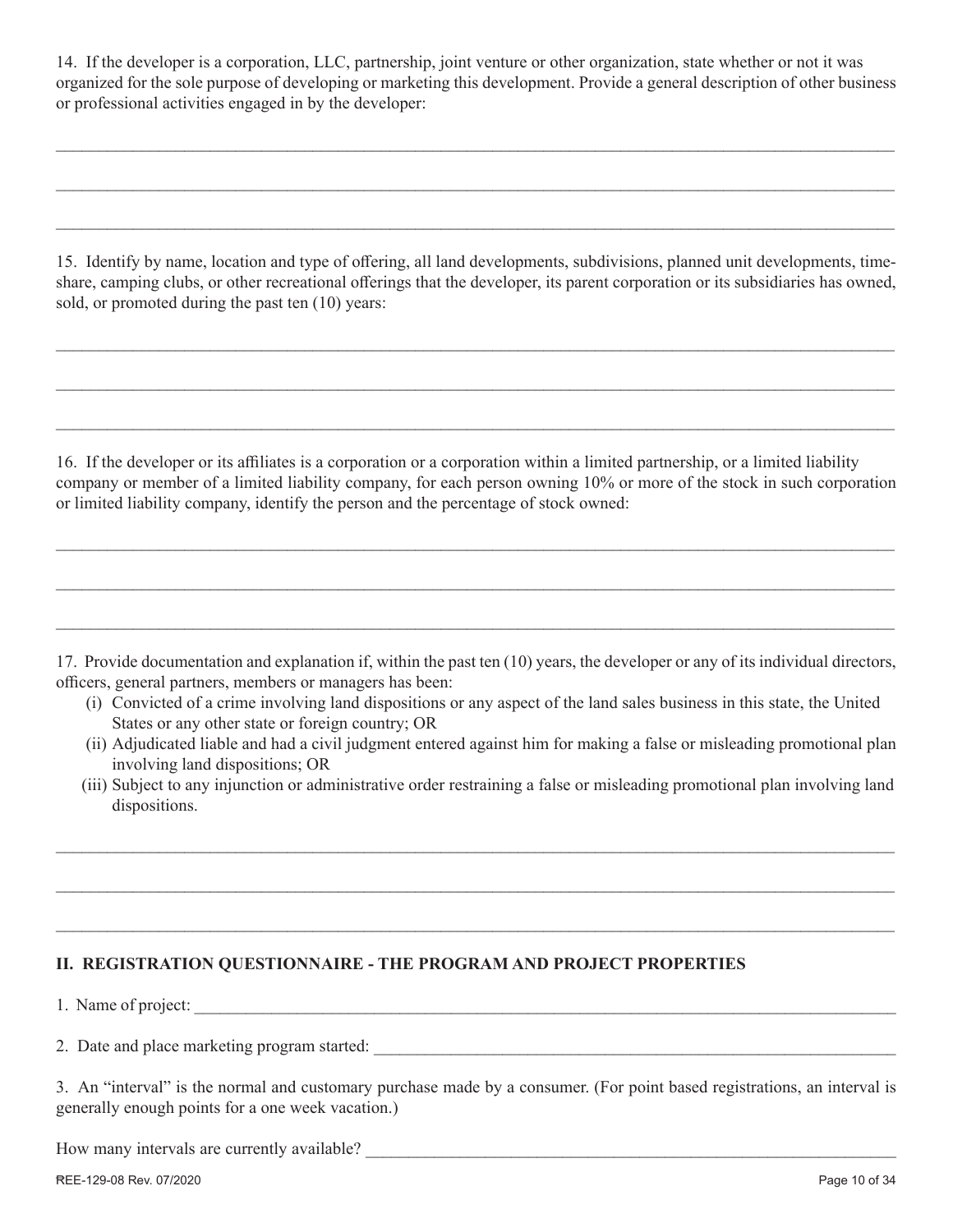|     | 4. The total number of timeshare intervals planned to be sold or that are already dedicated to the project is:                                                              |
|-----|-----------------------------------------------------------------------------------------------------------------------------------------------------------------------------|
|     | 5. Of the total available, how many intervals have already been sold?<br><u>Letting and the contract of the total</u> available, how many intervals have already been sold? |
|     | 6. In which states is the developer currently marketing?                                                                                                                    |
|     |                                                                                                                                                                             |
|     |                                                                                                                                                                             |
|     |                                                                                                                                                                             |
| 8.1 | Is the project closed-ended or $\Box$ open-ended (phased)?                                                                                                                  |
|     | 9. Nature of interest to be sold: (Check one of the following)                                                                                                              |
|     | a. Fee interval                                                                                                                                                             |
|     | b. Tenancy-in-common                                                                                                                                                        |
|     | c. Common-interest club                                                                                                                                                     |
|     | d. Leasehold estate                                                                                                                                                         |
|     | e. License to use (vacation timeshare lease plan)                                                                                                                           |
|     | $\vert$ f. Other (describe)                                                                                                                                                 |

10. Identify all timeshare properties involved in the project or the timeshare program: (use a separate sheet if necessary)

| Name of Property | Location (address) | Type of Property | Number of   | Number of  |
|------------------|--------------------|------------------|-------------|------------|
|                  |                    | (condo, motel,   | Whole Units | Timeshared |
|                  |                    | residence, etc.) | in Property | Intervals  |
|                  |                    |                  |             |            |
|                  |                    |                  |             |            |
|                  |                    |                  |             |            |
|                  |                    |                  |             |            |

11. Current Ownership: For each timeshare property or unit to be timeshared, or involved in the program, provide the following information covering ownership of the properties.

| Properties | Current Owner of<br>Property | Current List of Outstand-<br>ing Liens or Other Encum- | Date of<br>Satisfaction |
|------------|------------------------------|--------------------------------------------------------|-------------------------|
|            |                              | brances                                                |                         |
|            |                              |                                                        |                         |
|            |                              |                                                        |                         |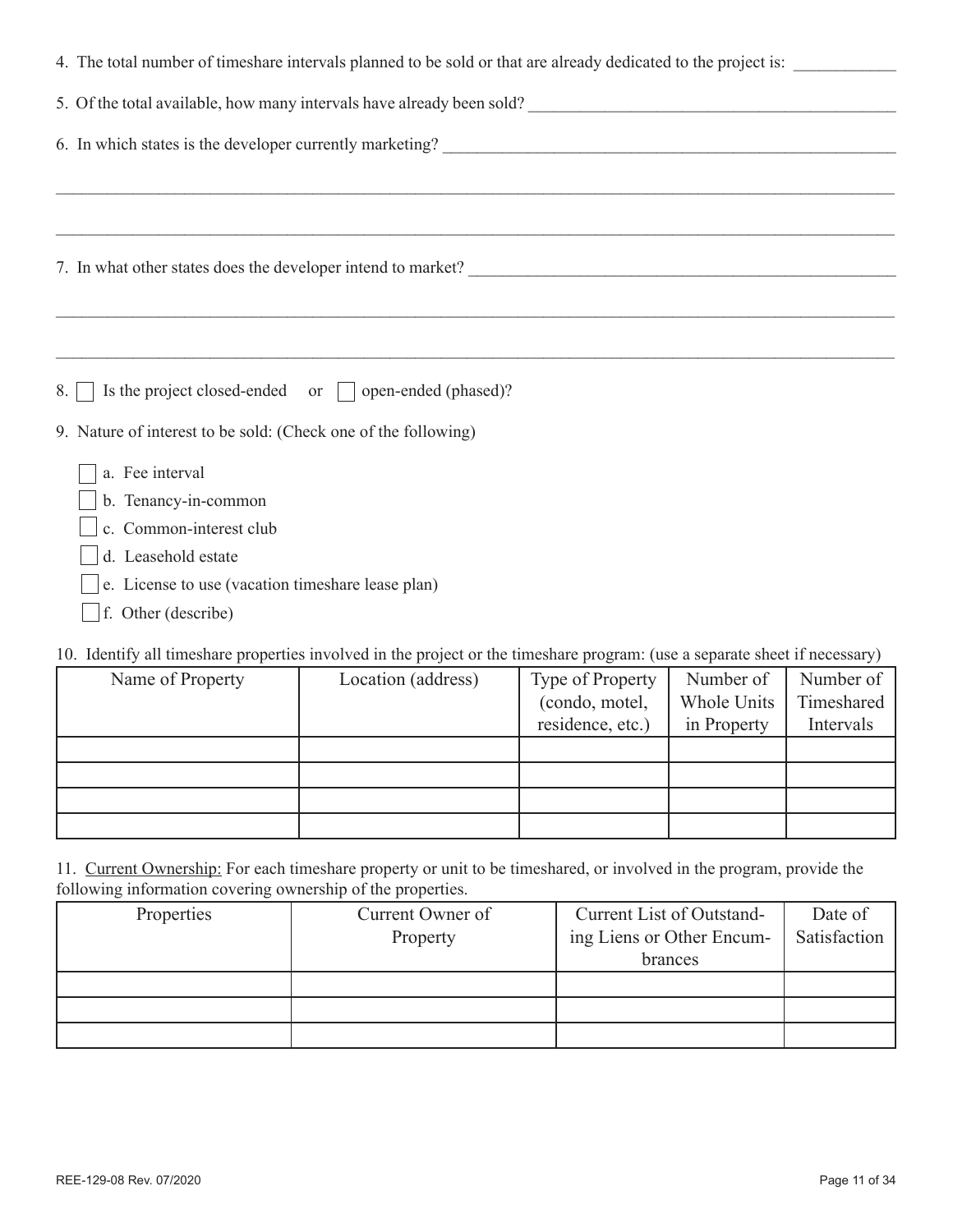12. Future Ownership: Will title be transferred to a management company, association or other entity? If so, please identify by property.

| Properties | Future Owner of Project | Will Liens be Retired<br>Prior to Transfer |
|------------|-------------------------|--------------------------------------------|
|            |                         |                                            |
|            |                         |                                            |
|            |                         |                                            |

13. The Developer must have fee title to the property prior to registration. Does the Developer currently have fee title to the project?  $\bigcap$  Yes  $\bigcap$  No

14. Identify each timeshare property and its amenities or facilities, the construction of which is not completed. Give the projected date of completion, estimated cost and person responsible for completion:

 $\_$ 

| 15. Will the project be marketed or constructed in phases? <u>Section</u> | $\overline{N_0}$ |  |
|---------------------------------------------------------------------------|------------------|--|
| If yes, outline the plan of implementation:                               |                  |  |
|                                                                           |                  |  |

16. Identify all timeshare associations, condominium associations or master associations (PUDS) wherein timeshare purchasers will have memberships.

| Name of Association | Type or Purchase | <b>Are Purchasers</b>         | <b>Present Control of the</b> |
|---------------------|------------------|-------------------------------|-------------------------------|
|                     |                  | Required to Join? Association |                               |
|                     |                  |                               |                               |
|                     |                  |                               |                               |
|                     |                  |                               |                               |

17. Project Recreational Facilities: Identify and describe briefly all recreational facilities that are advertised or promised by the developer available to timeshare purchasers, currently or in the future.

 $\_$  , and the set of the set of the set of the set of the set of the set of the set of the set of the set of the set of the set of the set of the set of the set of the set of the set of the set of the set of the set of th

 $\mathcal{L}_\mathcal{L} = \mathcal{L}_\mathcal{L} = \mathcal{L}_\mathcal{L} = \mathcal{L}_\mathcal{L} = \mathcal{L}_\mathcal{L} = \mathcal{L}_\mathcal{L} = \mathcal{L}_\mathcal{L} = \mathcal{L}_\mathcal{L} = \mathcal{L}_\mathcal{L} = \mathcal{L}_\mathcal{L} = \mathcal{L}_\mathcal{L} = \mathcal{L}_\mathcal{L} = \mathcal{L}_\mathcal{L} = \mathcal{L}_\mathcal{L} = \mathcal{L}_\mathcal{L} = \mathcal{L}_\mathcal{L} = \mathcal{L}_\mathcal{L}$ 

 $\mathcal{L}_\mathcal{L} = \mathcal{L}_\mathcal{L} = \mathcal{L}_\mathcal{L} = \mathcal{L}_\mathcal{L} = \mathcal{L}_\mathcal{L} = \mathcal{L}_\mathcal{L} = \mathcal{L}_\mathcal{L} = \mathcal{L}_\mathcal{L} = \mathcal{L}_\mathcal{L} = \mathcal{L}_\mathcal{L} = \mathcal{L}_\mathcal{L} = \mathcal{L}_\mathcal{L} = \mathcal{L}_\mathcal{L} = \mathcal{L}_\mathcal{L} = \mathcal{L}_\mathcal{L} = \mathcal{L}_\mathcal{L} = \mathcal{L}_\mathcal{L}$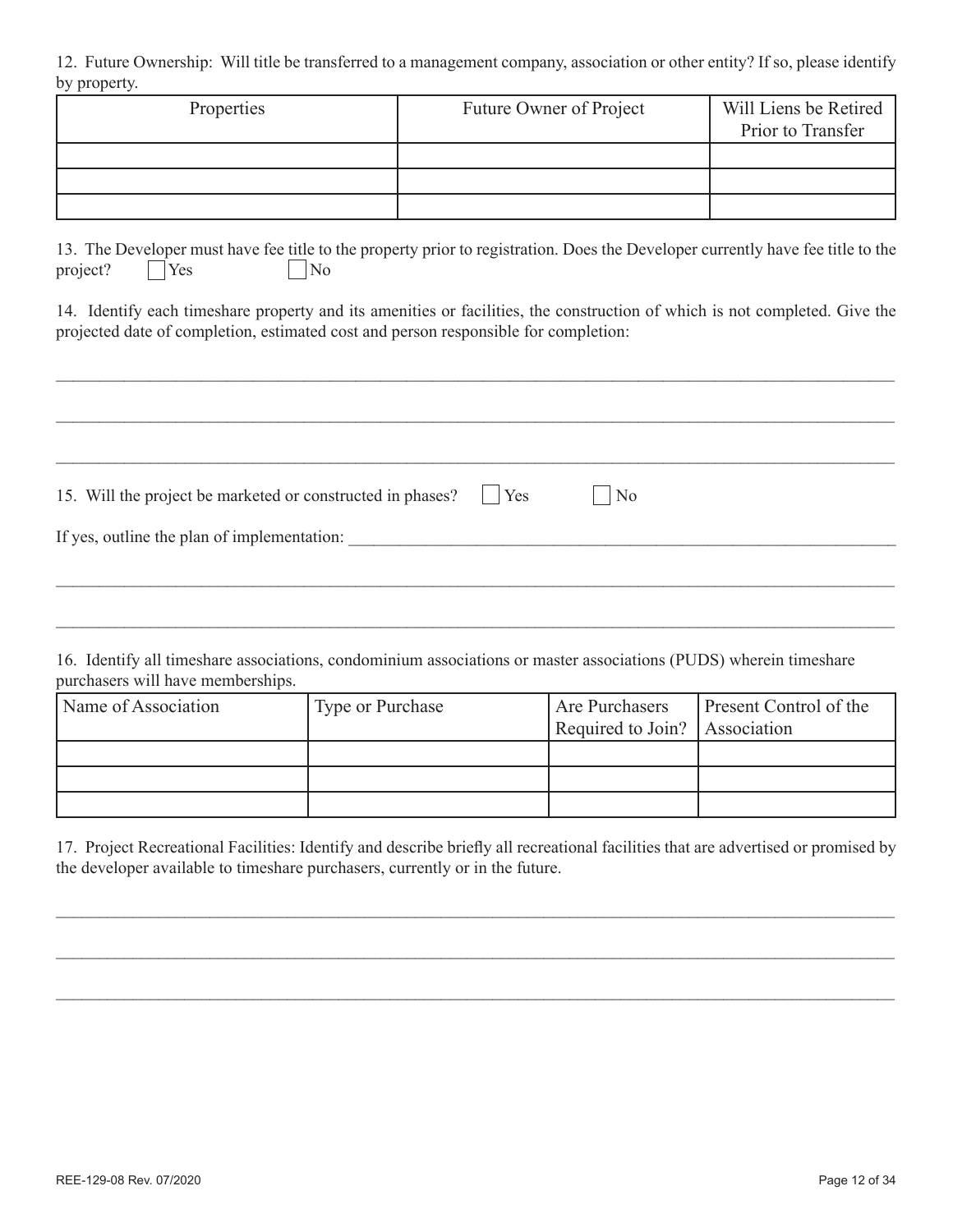18. State the current and future ownership and construction status of all such facilities.

| Facility | <b>Current Title</b> | Future Title | <b>Construction Status</b> |
|----------|----------------------|--------------|----------------------------|
|          |                      |              |                            |
|          |                      |              |                            |
|          |                      |              |                            |
|          |                      |              |                            |

19. Who will be responsible for managing the timeshare project and the timeshare properties (name and address)?

| City                                                       | <b>State</b>   | Zip                                                                                                                                                                                                                                                                                                                                                                                                                                                                                                                                                                                                                                                                                                                                                                                                                                                                                                                                                            |
|------------------------------------------------------------|----------------|----------------------------------------------------------------------------------------------------------------------------------------------------------------------------------------------------------------------------------------------------------------------------------------------------------------------------------------------------------------------------------------------------------------------------------------------------------------------------------------------------------------------------------------------------------------------------------------------------------------------------------------------------------------------------------------------------------------------------------------------------------------------------------------------------------------------------------------------------------------------------------------------------------------------------------------------------------------|
|                                                            |                |                                                                                                                                                                                                                                                                                                                                                                                                                                                                                                                                                                                                                                                                                                                                                                                                                                                                                                                                                                |
|                                                            |                |                                                                                                                                                                                                                                                                                                                                                                                                                                                                                                                                                                                                                                                                                                                                                                                                                                                                                                                                                                |
| service require an additional fee from Purchasers?<br>TYes | N <sub>o</sub> |                                                                                                                                                                                                                                                                                                                                                                                                                                                                                                                                                                                                                                                                                                                                                                                                                                                                                                                                                                |
|                                                            |                |                                                                                                                                                                                                                                                                                                                                                                                                                                                                                                                                                                                                                                                                                                                                                                                                                                                                                                                                                                |
|                                                            |                |                                                                                                                                                                                                                                                                                                                                                                                                                                                                                                                                                                                                                                                                                                                                                                                                                                                                                                                                                                |
|                                                            |                |                                                                                                                                                                                                                                                                                                                                                                                                                                                                                                                                                                                                                                                                                                                                                                                                                                                                                                                                                                |
|                                                            |                | 20. Does the developer or any of its agents, principals, subsidiaries, officers, directors, or partners intend in any way to be<br>involved with the operation, management, or control of the timeshare properties once the marketing program is finished?<br>21. Briefly explain the arrangement for housekeeping and servicing the interiors of the timeshared properties. Does this<br>If so, what is the current fee?<br>22. Has the developer, or any affiliate of the developer signed any contract(s) to manage or service the properties?<br>If yes, give the date and parties to such contract(s):<br>23. Exchange Program: Identify the exchange network to be utilized. Give date of contract with the exchange, the number<br>of interval memberships and projects that have to date been approved by the exchange. If the developer is to utilize its own<br>exchange program, describe the program and who will be responsible for reservations: |

 $\_$  , and the contribution of the contribution of the contribution of the contribution of  $\mathcal{L}_\mathcal{A}$ 

 $\mathcal{L}_\mathcal{L} = \mathcal{L}_\mathcal{L} = \mathcal{L}_\mathcal{L} = \mathcal{L}_\mathcal{L} = \mathcal{L}_\mathcal{L} = \mathcal{L}_\mathcal{L} = \mathcal{L}_\mathcal{L} = \mathcal{L}_\mathcal{L} = \mathcal{L}_\mathcal{L} = \mathcal{L}_\mathcal{L} = \mathcal{L}_\mathcal{L} = \mathcal{L}_\mathcal{L} = \mathcal{L}_\mathcal{L} = \mathcal{L}_\mathcal{L} = \mathcal{L}_\mathcal{L} = \mathcal{L}_\mathcal{L} = \mathcal{L}_\mathcal{L}$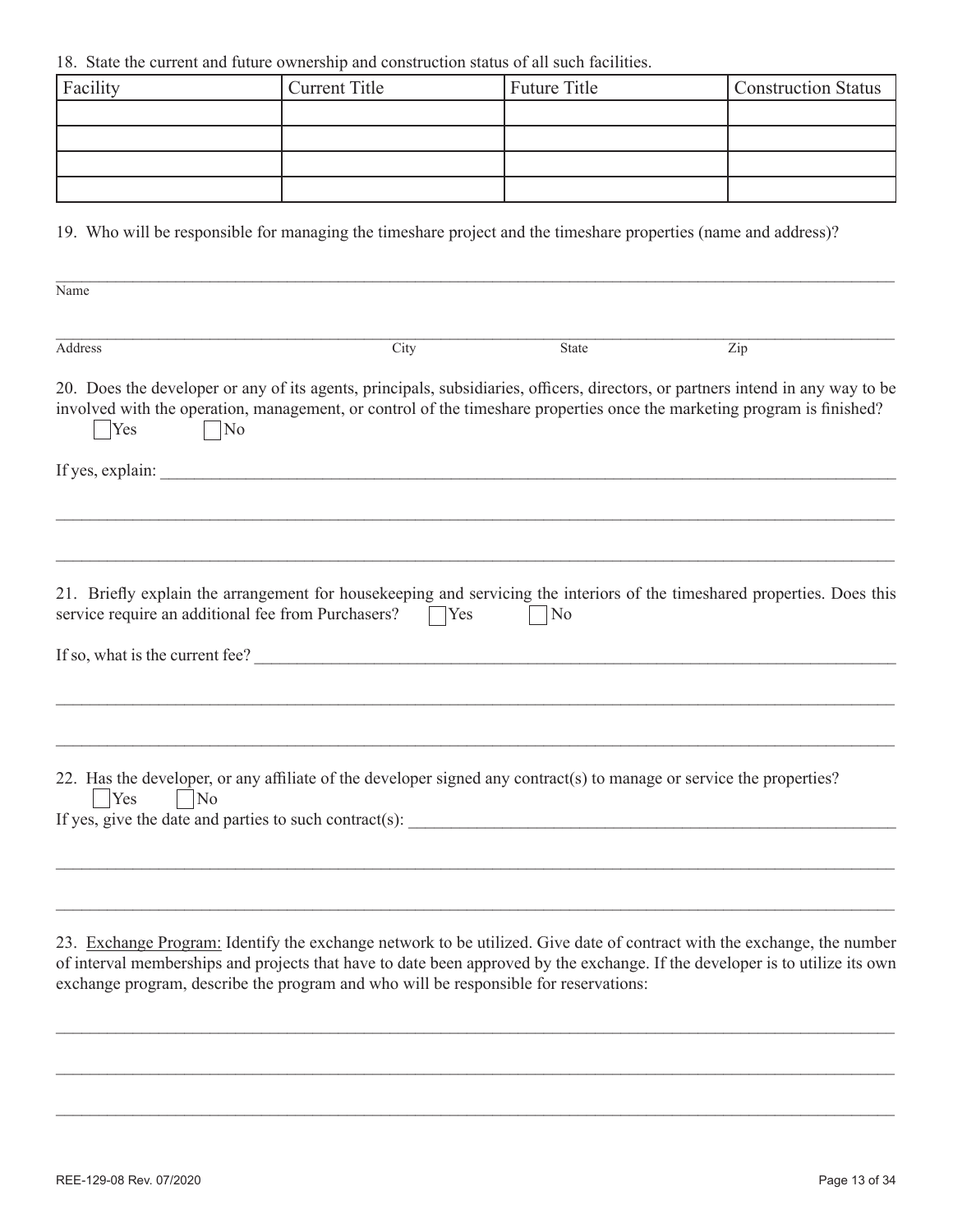| 24. The developer's program will be fixed time floating time Fl. If floating time, describe the program and identify the |  |  |
|--------------------------------------------------------------------------------------------------------------------------|--|--|
| person responsible for reservations.                                                                                     |  |  |

| 25. Is the project a common interest club? Is it open ended? $\Box$ Yes<br>$ $ No                                                                             |
|---------------------------------------------------------------------------------------------------------------------------------------------------------------|
| 26. Assessments: State current amount of assessments, to whom and when assessment payments are to be made:                                                    |
|                                                                                                                                                               |
| 27. Escrows: Are there to be escrows of any type? Tes<br>N <sub>o</sub><br>$\mathcal{L}$                                                                      |
|                                                                                                                                                               |
|                                                                                                                                                               |
| 28. Property Trusts: Will property of any description be placed in trust?   Yes<br> No                                                                        |
|                                                                                                                                                               |
| 29. Property Rentals: Will purchasers, by any means, be able to rent their units, accommodations or intervals?<br>Yes<br>$\overline{N_0}$                     |
| If yes, explain the procedure and cover fully whether or not the developer will be involved in arranging for such rentals. If<br>no, explain the restriction. |
|                                                                                                                                                               |
| DEVELOPER'S PLAN OF PROMOTION, ADVERTISING AND SALE<br>III.                                                                                                   |

 $\mathcal{L}_\mathcal{L} = \mathcal{L}_\mathcal{L} = \mathcal{L}_\mathcal{L} = \mathcal{L}_\mathcal{L} = \mathcal{L}_\mathcal{L} = \mathcal{L}_\mathcal{L} = \mathcal{L}_\mathcal{L} = \mathcal{L}_\mathcal{L} = \mathcal{L}_\mathcal{L} = \mathcal{L}_\mathcal{L} = \mathcal{L}_\mathcal{L} = \mathcal{L}_\mathcal{L} = \mathcal{L}_\mathcal{L} = \mathcal{L}_\mathcal{L} = \mathcal{L}_\mathcal{L} = \mathcal{L}_\mathcal{L} = \mathcal{L}_\mathcal{L}$ 

 $\mathcal{L}_\mathcal{L} = \mathcal{L}_\mathcal{L} = \mathcal{L}_\mathcal{L} = \mathcal{L}_\mathcal{L} = \mathcal{L}_\mathcal{L} = \mathcal{L}_\mathcal{L} = \mathcal{L}_\mathcal{L} = \mathcal{L}_\mathcal{L} = \mathcal{L}_\mathcal{L} = \mathcal{L}_\mathcal{L} = \mathcal{L}_\mathcal{L} = \mathcal{L}_\mathcal{L} = \mathcal{L}_\mathcal{L} = \mathcal{L}_\mathcal{L} = \mathcal{L}_\mathcal{L} = \mathcal{L}_\mathcal{L} = \mathcal{L}_\mathcal{L}$ 

1. Describe generally the developer's plan of promotion: \_\_\_\_\_\_\_\_\_\_\_\_\_\_\_\_\_\_\_\_\_\_\_\_\_\_\_\_\_\_\_\_\_\_\_\_\_\_\_\_\_\_\_\_\_\_\_\_\_\_\_\_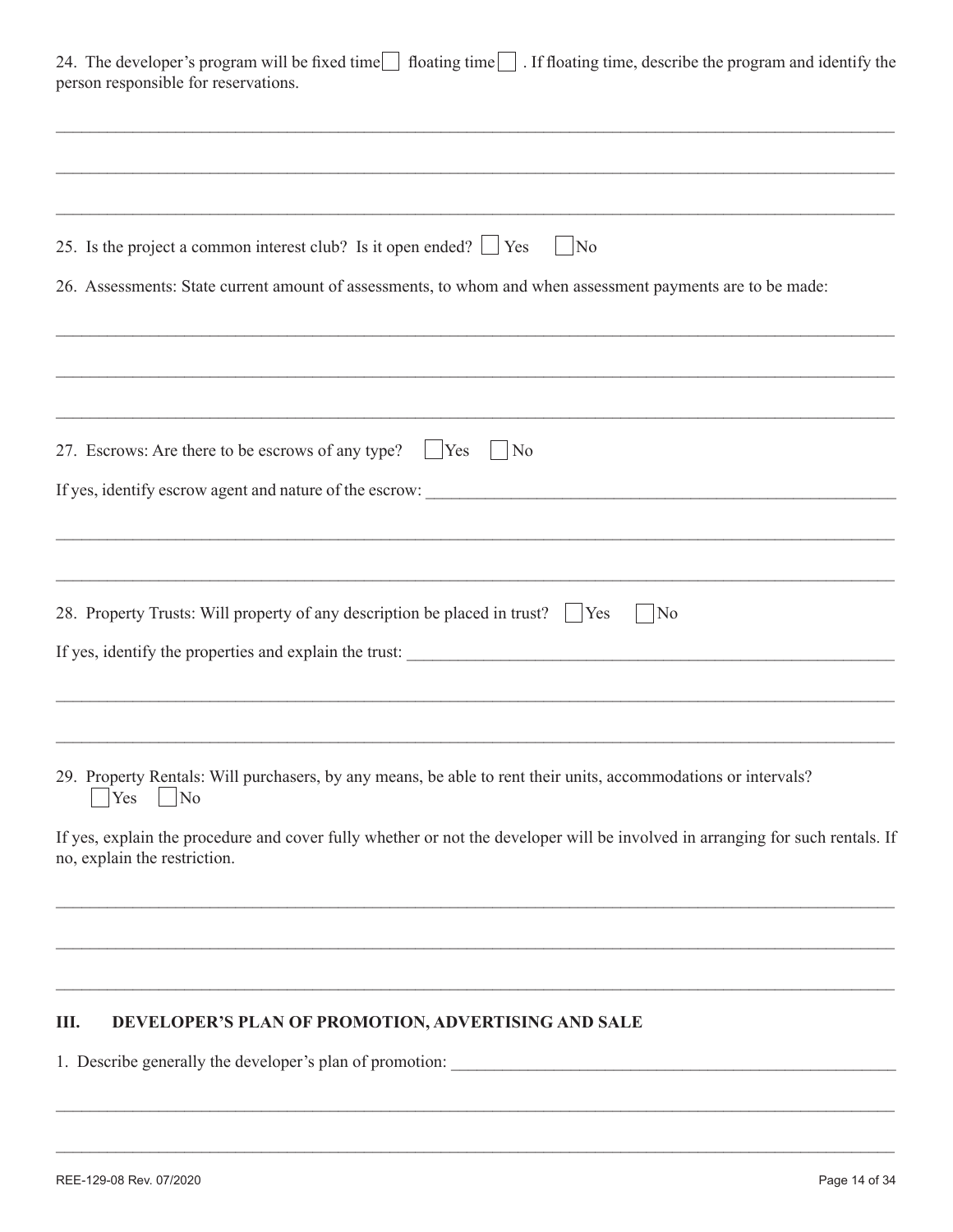|  | 2. Will the developer be using direct mail advertising of any type? |  |  |  | $\Box$ Yes | $\mathbf{N}$ |
|--|---------------------------------------------------------------------|--|--|--|------------|--------------|
|--|---------------------------------------------------------------------|--|--|--|------------|--------------|

If yes, identify the mailing organization. Describe generally the promotional plan and nature of the literature to be mailed.

 $\mathcal{L}_\mathcal{L} = \mathcal{L}_\mathcal{L} = \mathcal{L}_\mathcal{L} = \mathcal{L}_\mathcal{L} = \mathcal{L}_\mathcal{L} = \mathcal{L}_\mathcal{L} = \mathcal{L}_\mathcal{L} = \mathcal{L}_\mathcal{L} = \mathcal{L}_\mathcal{L} = \mathcal{L}_\mathcal{L} = \mathcal{L}_\mathcal{L} = \mathcal{L}_\mathcal{L} = \mathcal{L}_\mathcal{L} = \mathcal{L}_\mathcal{L} = \mathcal{L}_\mathcal{L} = \mathcal{L}_\mathcal{L} = \mathcal{L}_\mathcal{L}$ 

| 3. Will prospects be offered:<br>(a) Free gifts, bonuses or prizes? $\Box$ Yes $\Box$ No<br>(b) Free dinners? $\Box$ Yes<br>$\overline{\rm No}$<br>(c) Free transportation?<br>Yes<br> No<br>(d) Fly and see or site inspection revocation rights?<br>Yes<br>No<br>(e) Money-back guarantees under other conditions?<br>Yes<br>No |
|-----------------------------------------------------------------------------------------------------------------------------------------------------------------------------------------------------------------------------------------------------------------------------------------------------------------------------------|
| If yes to any of the above, please explain:                                                                                                                                                                                                                                                                                       |
|                                                                                                                                                                                                                                                                                                                                   |
| 4. Identify all other media (internet, newspapers, television stations, radio stations, magazines, etc.) to be utilized in the<br>promotional plan:                                                                                                                                                                               |
|                                                                                                                                                                                                                                                                                                                                   |
| 5. Will there be association or developer newsletters sent to purchasers?<br>N <sub>o</sub><br>Yes                                                                                                                                                                                                                                |
| 6. Does the developer, or its agents, propose to advertise, promote or sell any portion of the registered offering as a financial<br>investment?<br>Yes<br>N <sub>o</sub>                                                                                                                                                         |
| If yes, the developer must provide signed proof of filing with:                                                                                                                                                                                                                                                                   |
| Idaho Department of Finance<br>800 Park Blvd., Suite 200, Boise, ID 83712<br>P.O. Box 83720, Boise, ID 83720-0031                                                                                                                                                                                                                 |
| Website: finance.idaho.gov<br>Fax: (208) 332-8099<br>$(208)$ 332-8004                                                                                                                                                                                                                                                             |
| 7. Will there be restrictions placed upon the purchasers' rights to resell their lots, units, intervals or interests?<br>$ $ No<br>Yes                                                                                                                                                                                            |
|                                                                                                                                                                                                                                                                                                                                   |
|                                                                                                                                                                                                                                                                                                                                   |

 $\_$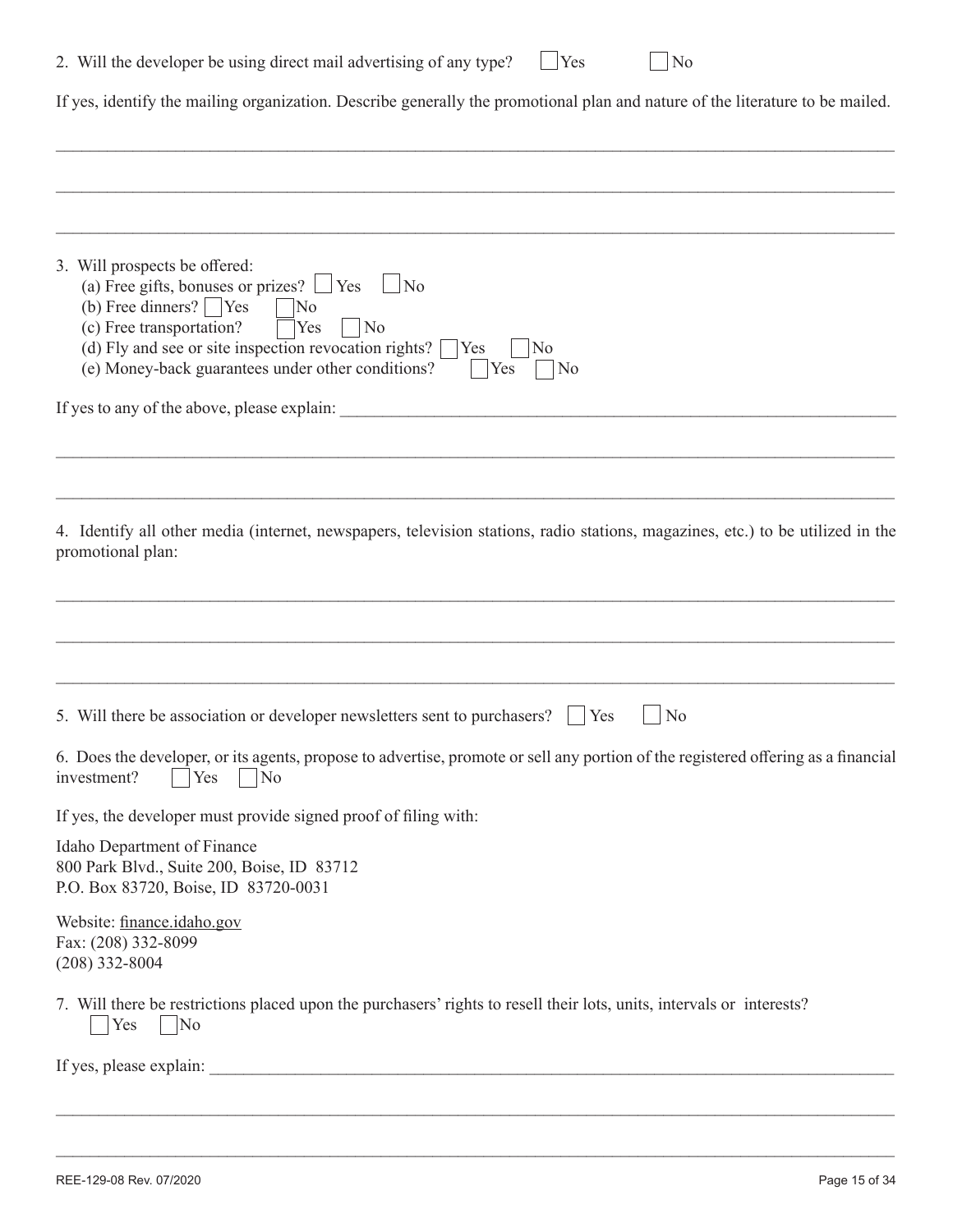| 8. Will there be restrictions placed upon time-payment contract purchasers for selling or assigning their agreements or<br>interests?<br>$\bigcap$ Yes $\bigcap$ No                                                                                                                                                                                                                                                                                                                                                                                                                                                   |  |                                                                                                               |
|-----------------------------------------------------------------------------------------------------------------------------------------------------------------------------------------------------------------------------------------------------------------------------------------------------------------------------------------------------------------------------------------------------------------------------------------------------------------------------------------------------------------------------------------------------------------------------------------------------------------------|--|---------------------------------------------------------------------------------------------------------------|
| If yes, please explain:                                                                                                                                                                                                                                                                                                                                                                                                                                                                                                                                                                                               |  |                                                                                                               |
|                                                                                                                                                                                                                                                                                                                                                                                                                                                                                                                                                                                                                       |  |                                                                                                               |
| 9. Will the developer be selling, discounting, or assigning as security for loans, its time-payment receivables?<br>$ $ Yes $ $ No                                                                                                                                                                                                                                                                                                                                                                                                                                                                                    |  |                                                                                                               |
|                                                                                                                                                                                                                                                                                                                                                                                                                                                                                                                                                                                                                       |  |                                                                                                               |
| 10. A. I hereby appoint the Executive Director of the Idaho Real Estate Commission to act as my agent upon whom all<br>judicial and other process or legal notices directed to me may be served. I hereby consent that any lawful process<br>against me that is served upon the Executive Director shall be of the same legal force and validity as if served<br>upon<br>B. I acknowledge it is my responsibility to provide written notice to the Idaho Real Estate Commission of any change of<br>my personal name, address of personal residence, or personal telephone number within ten (10) days of the change. |  | me and that this authority shall continue so long as any liability remains outstanding in the state of Idaho. |
| I certify that the foregoing answers are true and correct to the best of my knowledge and belief.                                                                                                                                                                                                                                                                                                                                                                                                                                                                                                                     |  |                                                                                                               |
|                                                                                                                                                                                                                                                                                                                                                                                                                                                                                                                                                                                                                       |  | Applicant Signature (Officer, Manager, Partner)                                                               |
|                                                                                                                                                                                                                                                                                                                                                                                                                                                                                                                                                                                                                       |  |                                                                                                               |
| $)$ ss.                                                                                                                                                                                                                                                                                                                                                                                                                                                                                                                                                                                                               |  |                                                                                                               |
|                                                                                                                                                                                                                                                                                                                                                                                                                                                                                                                                                                                                                       |  |                                                                                                               |
| executed the within instrument, and acknowledged that he/she signed and sealed the same as a free and voluntary act and<br>deed, for the uses and purposes herein stated.                                                                                                                                                                                                                                                                                                                                                                                                                                             |  | , known to me to be the individual(s) described herein and who                                                |
|                                                                                                                                                                                                                                                                                                                                                                                                                                                                                                                                                                                                                       |  |                                                                                                               |
| Notary Public                                                                                                                                                                                                                                                                                                                                                                                                                                                                                                                                                                                                         |  |                                                                                                               |
| My commission expires:                                                                                                                                                                                                                                                                                                                                                                                                                                                                                                                                                                                                |  | NOTARY SEAL                                                                                                   |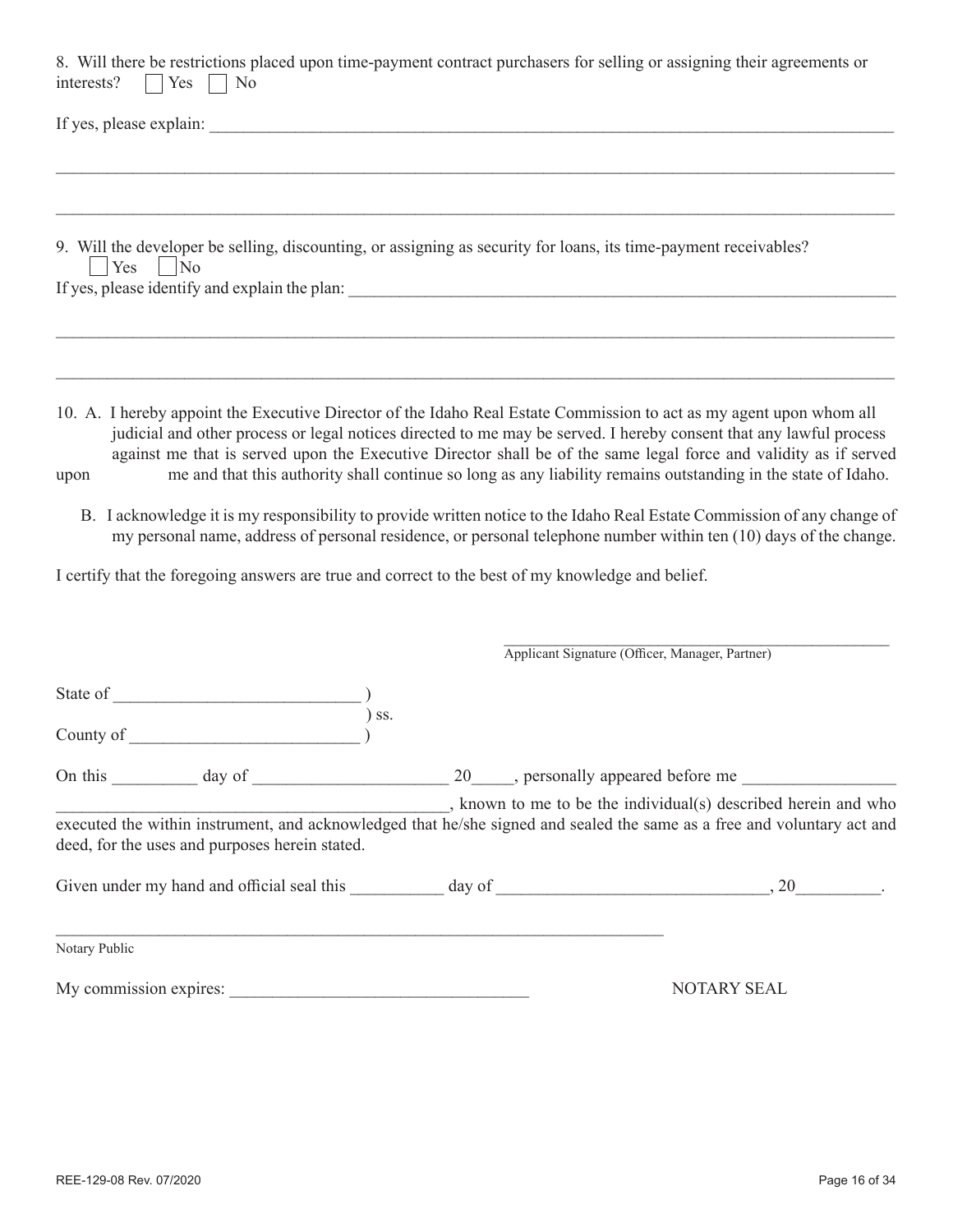| Calculate New Registration Fee                |            |                |                           |          |
|-----------------------------------------------|------------|----------------|---------------------------|----------|
| <b>Base Fee</b>                               |            |                |                           | \$250.00 |
| Enter the number of intervals in your project |            |                |                           |          |
| Subtotal                                      |            |                |                           |          |
| Using ARELLO TSR?                             | <b>YES</b> | N <sub>O</sub> | If Yes, $25\%$ discount = |          |
| Subtotal Minus ATR discount                   |            |                |                           |          |
| Total Registration Fee (maximum \$3,000.00)   |            |                |                           |          |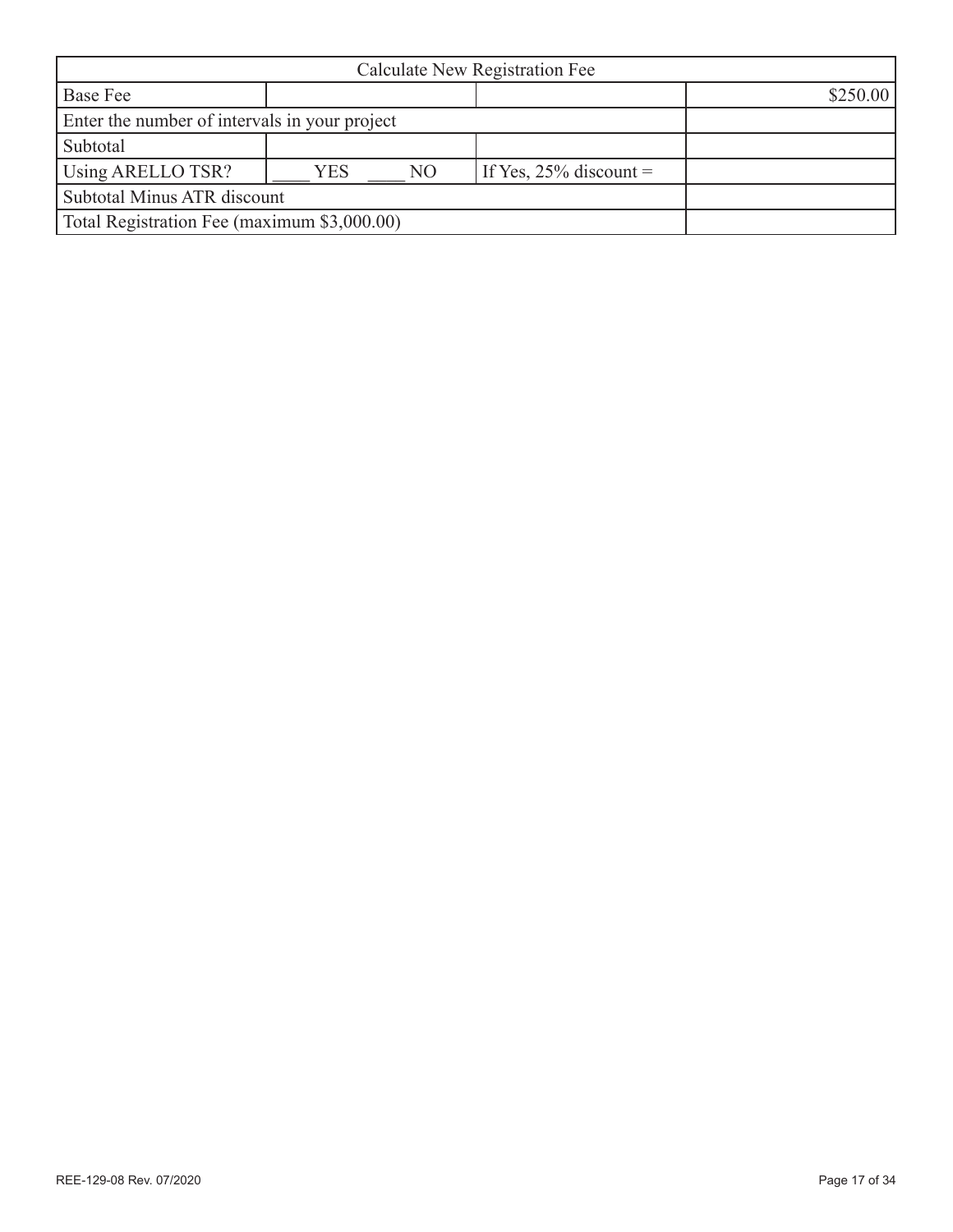## **IV. DEVELOPER'S EXHIBITS AND DOCUMENTATION OF RECORD**

GENERAL INFORMATION. This form has been devised to identify documents needed to register a variety of offerings. It is unlikely any one developer will need to file all listed documents. If there is any question about the need for a document, the developer should submit the document as an exhibit. Failure to provide necessary documents might cause delay in receiving a Notice of Filing and Registration.

FOREIGN NON-ENGLISH JURISDICTIONS. Documents whose original is in a language other than English must have a separately attached English translation of their contents.

LABELING THE EXHIBITS. Each document or group of documents provided as an exhibit should have an index tab placed somewhere on its right side, protruding conspicuously and labeled by reference to that exhibit's identifying number as found on the request page. The final compilation of documents should be bound together by clips, loose-leaf binder or similar means, making the compilation easily identifiable and readily accessible for staff examination.

## **IF USING THE ARELLO TIMESHARE REGISTRY, PLEASE ADOPT THE SAME EXHIBIT NUMBERING SYSTEM IN THE ONLINE DOCUMENTS.**

Do not duplicate documents. If a requested document has already been provided elsewhere in the application, simply make a note on the left-hand side of the page referencing the location of the document; e.g., "See Exhibit ..." Please do not submit originals of documents unless requested.

Exhibit 1. Provide a sample or prototype of the purchase agreement and all other documents or writings to be signed or initialed by timeshare purchasers.

Exhibit 2. Provide copies of all recorded and unrecorded encumbrances, mortgages, trust deeds, leases, developer contract purchase agreements (including any amendments and release clauses), liens, and judgments of record that might affect title to any of the units or interests being whole or timeshare offered.

Exhibit 3. Provide an opinion of title, title report or certificate which has been issued within the preceding thirty (30) days, covering all whole or timeshare units or interests and properties being offered for sale or that are servicing the development. If the development is sited in a jurisdiction where title insurance or title opinions are not commonly available elsewhere in the statement, the developer should have explained how title is recorded and made of record. In such a case, provide the appropriate document(s) showing current status of the developer's title.

Exhibit 4. Any declarations or project governing instruments for development. These should show the re-cording information and adopting signatures.

Exhibit 5. Any Articles of Incorporation or By-laws applicable to this development. These should show the appropriate filing evidence and adopting signatures.

Exhibit 6. All covenants and restrictions applicable to this development showing evidence they were re-corded.

Exhibit 7. Copies of all promotional and advertising material to be used or that may already have been used in this state, in your sales and marketing program. This is to include all TV or radio scripts, newspaper and magazine ads, direct mailing materials, handouts, promotional meetings, slides, movies, talks and newsletters. Include all materials identified in Section III, "The Developer's Plan of Promotion".

Exhibit 8. Copies of any listing agreement or similar marketing contract which has been or is to be signed between the developer and a marketing or real estate agent for marketing and selling your inventory in the state of Idaho.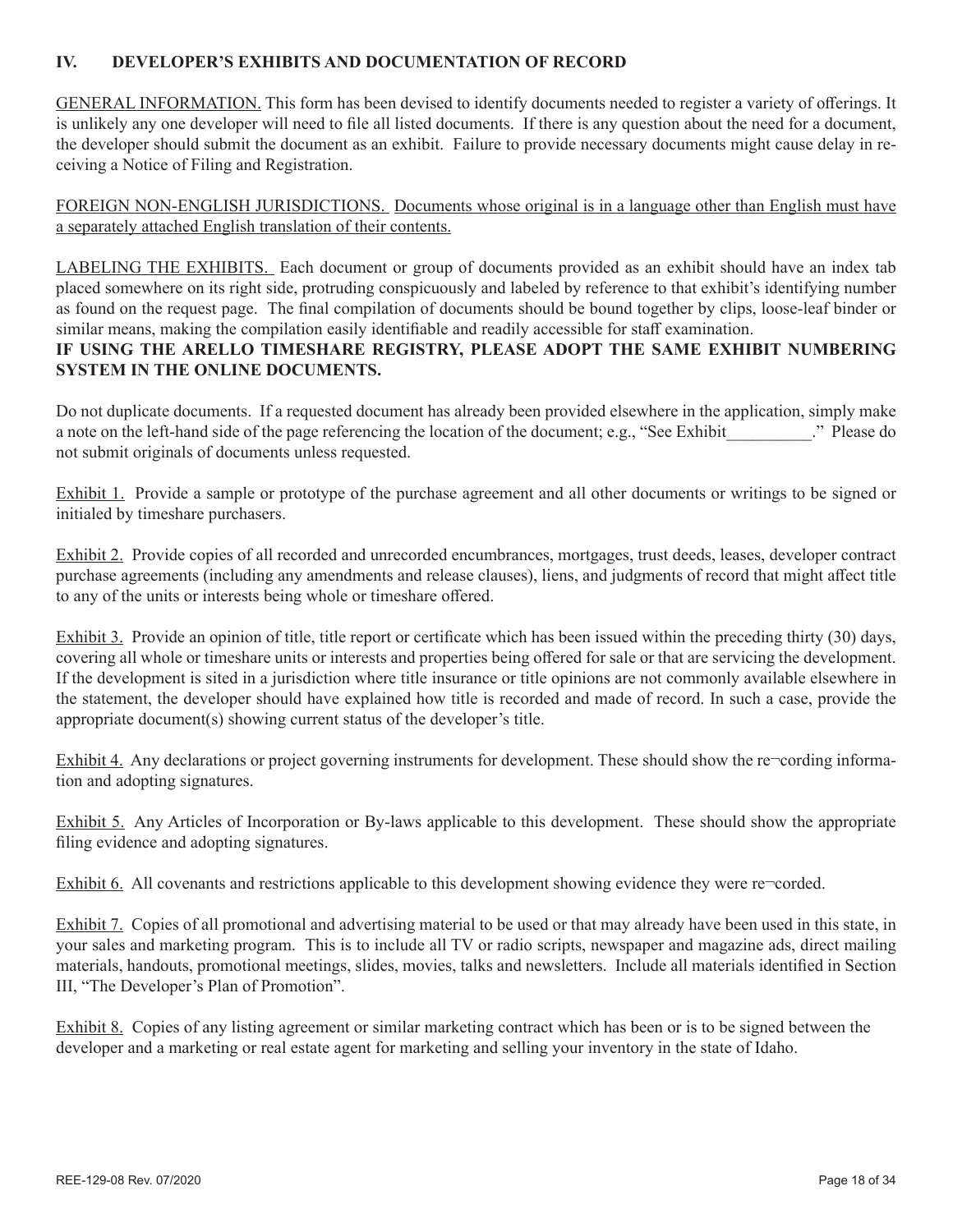Exhibit 9. One of the following. If the developer/promoter, its parent or subsidiary is a:

A. Corporation, a corporation that is the general partner for a limited partnership, or a limited liability company, provide a copy of the Articles of Incorporation or Articles of Organization, certificate to do business in the state of Idaho, annual reports to the state showing officers, directors, managers, or members, as filed for the past three (3) years; and the current by-laws or operating agreement.

B. General partnership or joint venture, supply copies of the partnership agreement.

C. Limited partnership or real estate syndication, provide a copy of the Certificate of Limited Partnership and all amendments thereto, and a list (names and addresses) of all investors, and any syndication agreement.

#### Exhibit 10.

A. Required for all Registrations: Original Surety Bond of the Subdivider, or Escrow Agreement with confirmation of deposit of escrow funds, in the amount of \$100, 000.00, as required by 55-1806(4) and (5).

B. If there are any construction bonds, bonds covering utilities, recreation facilities, or bonds to be used for any purpose in the planning and construction of this development, provide copies of the same.

Exhibit 11. If this offering has been registered elsewhere as a security, timeshare, condominium, or land development, provide copies of the disclosure statements (Public Offering Statements) that have been approved in such registrations.

Exhibit 12. If there have been any adverse administrative orders, permit denials, or civil or criminal lawsuits involving the development or the developer, provide full copies of same, including developer answers to any lawsuits.

Exhibit 13. If the development's administrative review processes involve zoning changes or the passage of special local ordinances or laws in order to accommodate the developer's plans for this development, provide a copy of the ordinance or order of such zoning change. This may cause the Commission to require a special disclosure in the Public Offering Statement and the Purchase documents.

Exhibit 14. If, as part of any platting, condominium or subdivision administrative review process, the developer has made any commitments or agreed to any conditions or restrictions in order to gain local approval of the project, provide a copy of the record of proceedings before the local agency, or other written record of such commitments; include a copy of any agency staff report known by the developer to have been utilized in the agency review process.

Exhibit 15. If any escrow arrangement has been prepared by the developer or others for the purpose of guaranteeing clear title for contract purchasers, or for handling the blanket encumbrance requirements, provide a copy of all documents proposed to be used in the escrow arrangements. These should include the original escrow contract and the escrow instructions to be given the agent.

Exhibit 16. If a trust arrangement has been prepared by the developer, the association, or others, for the collection or holding of assessments or any other monies to be used for the purpose of construction or maintenance of development properties, owned commonly, or otherwise, provide a copy of all documents proposed to be used in this trust arrangement. Include any correspondence or reports from the trustee.

Exhibit 17. If the developer promises or advertises the availability of any other improvement or amenity to service the development or its residents (including recreational facilities), and if not already provided elsewhere, provide adequate and full documentation to support the facts, all proposed advertising, developer promises, and the information proposed to be found in the Public Offering Statement concerning the availability of such improvements. Include copies of all correspondence from regulatory agencies and the suppliers.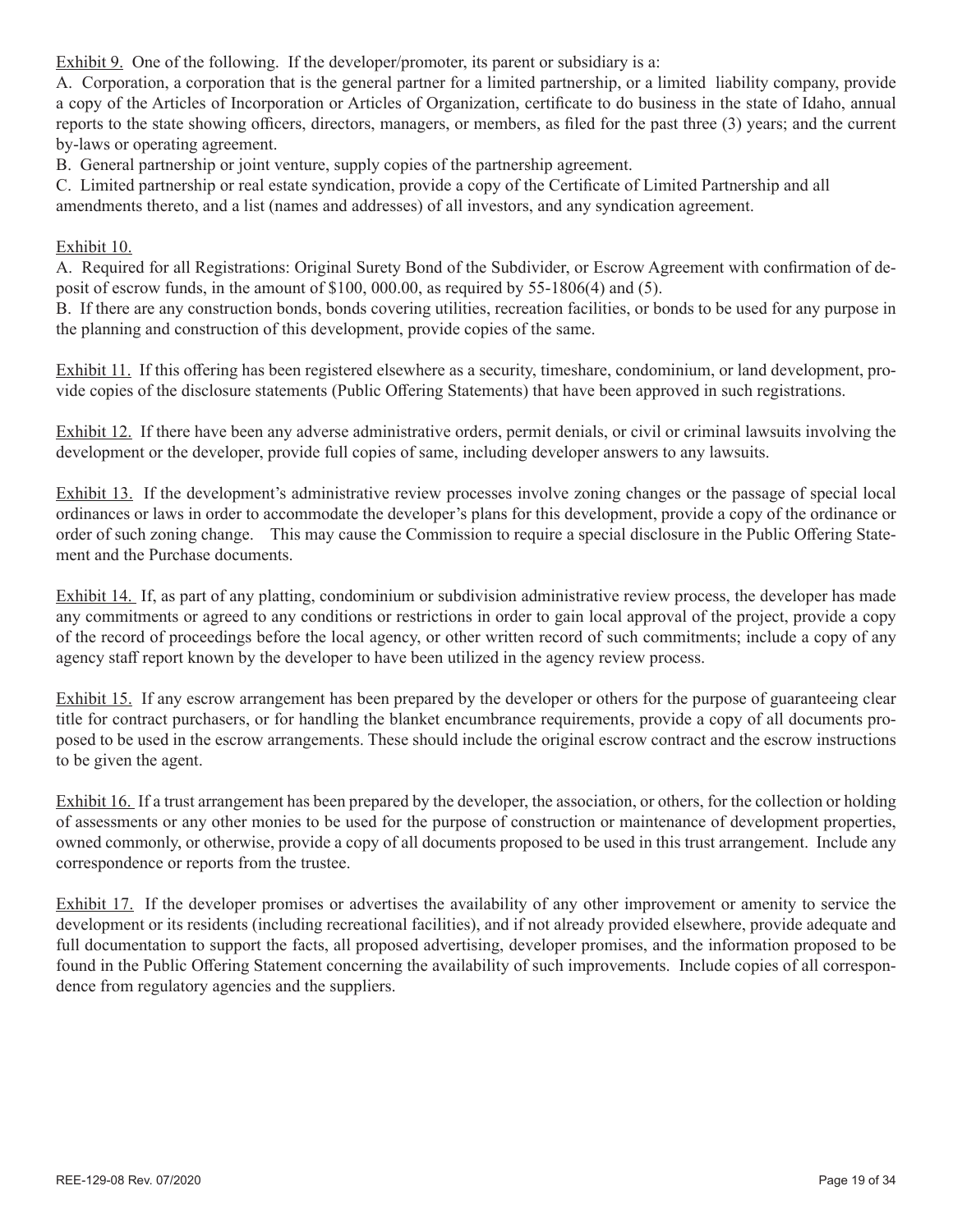Exhibit 18. If the development involves associations, clubs or similar organizations for the purpose of owning or managing common elements, improvements, amenities, recreational facilities or other community property servicing this development and/or its residents for each such organization, provide the following:

A. Copies of all governing documents, including the Articles of Organization, operating agreement, Articles of Incorporation, by-laws, administrative rules, and any amendments thereto;

B. Copies of the transcribed minutes of all Board of Director or membership meetings held during the past year; and C. Copies of any newsletters or other informational materials provided to officers, directors or members during the past year.

Exhibit 19. If the developer, individually or as an officer/director of the association, has committed, or pro¬poses to commit the association to any management, employment, or other contract, lease or agreement that serves, or would serve, to financially commit the association, provide copies of all such commitments.

Exhibit 20. If the development is a condominium, or if it contains tracts or acreage that will contain condo¬miniums, and if not already provided elsewhere, provide a copy of all filed and recorded condominium declarations or master deeds, bylaws, plats and building plans involving such condominiums (or those that are to be filed).

Exhibit 21. If the developer has arranged for FHA, VA or other institutional financing for the individual unit or timeshare purchasers, provide a copy of the approval (or rejection) letter and all related correspondence from such institution.

Exhibit 22. If construction of any accommodation, property or facility has not been completed, provide copies of the construction loan commitment, financial statement or other evidence of the availability of construction funds.

Exhibit 23. If a timeshare offering and property is sited in a foreign jurisdiction, submit a letter from an appropriate local agency - or other evidence - showing that timeshare of units is permitted in the area zoning or the declarations that there will be no violation of the local jurisdiction's Timeshare Act or condominium documents.

Exhibit 24. If appropriate to the offering, submit a readable floor plan of the condominium or property.

Exhibit 25. Copy of the documents (contract, option, earnest money, deed) whereby the promoter has obtained or will be obtaining title to the units.

Exhibit 26. If not already provided, a copy of any contract signed by the promoter with any managing or servicing agent.

Exhibit 27. If any outside agency will service the developer's purchase agreements, provide a copy of the service agreement.

Exhibit 28. If purchasers or owners of the interest in an offering must pay fees or charges beyond prescribed assessments for the use, occupancy or possession of accommodations, facilities or services in the project, pro¬vide a copy of the schedule for such fees.

Exhibit 29. Copies of any other documents not requested herein that you consider pertinent to this application and your public offering and briefly state on a separate page the nature and purpose of these documents.

Exhibit 30. Copies of all insurance policies covering the project or the association.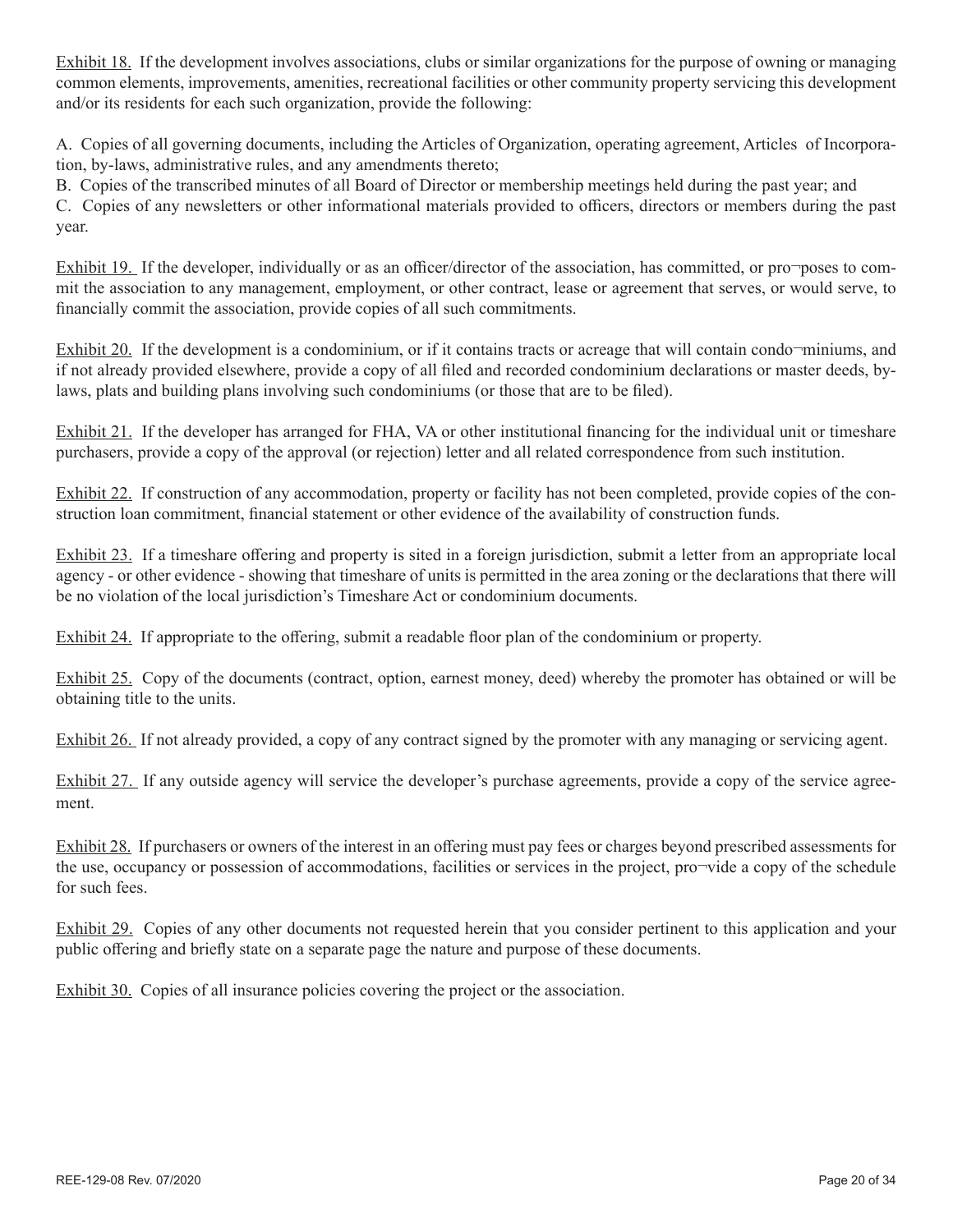#### **V. DEVELOPER'S APPLICATION - AFFIDAVITS OF RECORD:**

| $I/We$ ,                          |          |         |       |  |
|-----------------------------------|----------|---------|-------|--|
| <sub>of</sub><br>(Street Address) | (County) | (State) | (Zip) |  |
| of the development known as:      |          |         |       |  |

#### BEING DULY SWORN, DEPOSE AND ATTEST TO THE FOLLOWING AFFIDAVITS OF RECORD:

Encumbrances and Liens:

1. THAT THERE ARE NO ENCUMBRANCES, liens, easements, lawsuits or judgments affecting this development or title to the lots, units, interests, acreages and properties being registered herein, other than those stated in this application, or otherwise noted in the public offering statement and/or the title opinion. I/We will not knowingly cause any encumbrances, liens or easements to affect title to the properties in this development without first notifying the Real Estate Commission. I/ We will contact the agency immediately should any encumbrances, liens, easements or lawsuits come of record or possibly affect title to said registered properties. Copies of all lawsuits or liens that are filed involving or naming any property or facility in this development will be immediately provided to the agency; and

2. THAT neither myself/ourselves nor any person with an ownership interest of five percent (5%) or more in this development, or if a corporation or limited liability company, none of the officers, directors, members, managers, principals, nor any of the developer's managers, or sales employees of the corporation, are known to ever have been convicted of a crime involving land dispositions or any aspect of the land sales business in this state, the United States or any other state or foreign country within the past ten (10) years, with the following exceptions (If none, so state):

 $\mathcal{L}_\mathcal{L} = \mathcal{L}_\mathcal{L} = \mathcal{L}_\mathcal{L} = \mathcal{L}_\mathcal{L} = \mathcal{L}_\mathcal{L} = \mathcal{L}_\mathcal{L} = \mathcal{L}_\mathcal{L} = \mathcal{L}_\mathcal{L} = \mathcal{L}_\mathcal{L} = \mathcal{L}_\mathcal{L} = \mathcal{L}_\mathcal{L} = \mathcal{L}_\mathcal{L} = \mathcal{L}_\mathcal{L} = \mathcal{L}_\mathcal{L} = \mathcal{L}_\mathcal{L} = \mathcal{L}_\mathcal{L} = \mathcal{L}_\mathcal{L}$ 

 $\mathcal{L}_\mathcal{L} = \mathcal{L}_\mathcal{L} = \mathcal{L}_\mathcal{L} = \mathcal{L}_\mathcal{L} = \mathcal{L}_\mathcal{L} = \mathcal{L}_\mathcal{L} = \mathcal{L}_\mathcal{L} = \mathcal{L}_\mathcal{L} = \mathcal{L}_\mathcal{L} = \mathcal{L}_\mathcal{L} = \mathcal{L}_\mathcal{L} = \mathcal{L}_\mathcal{L} = \mathcal{L}_\mathcal{L} = \mathcal{L}_\mathcal{L} = \mathcal{L}_\mathcal{L} = \mathcal{L}_\mathcal{L} = \mathcal{L}_\mathcal{L}$ 

 $\mathcal{L}_\mathcal{L} = \mathcal{L}_\mathcal{L} = \mathcal{L}_\mathcal{L} = \mathcal{L}_\mathcal{L} = \mathcal{L}_\mathcal{L} = \mathcal{L}_\mathcal{L} = \mathcal{L}_\mathcal{L} = \mathcal{L}_\mathcal{L} = \mathcal{L}_\mathcal{L} = \mathcal{L}_\mathcal{L} = \mathcal{L}_\mathcal{L} = \mathcal{L}_\mathcal{L} = \mathcal{L}_\mathcal{L} = \mathcal{L}_\mathcal{L} = \mathcal{L}_\mathcal{L} = \mathcal{L}_\mathcal{L} = \mathcal{L}_\mathcal{L}$ 

3. THAT, PROVIDED THEY ARE recordable in the jurisdiction where the development is sited, I/we will record all purchaser time payment agreements and deeds. I/We will also pay all applicable state or locally-required property or excise taxes, either prior to, or at the time of purchaser commitment; and

4. THAT, UNLESS FULLY DOCUMENTED, DISCLOSED in my/our Public Offering Statement and agreed to by the agency, neither I/we or my/our agents, will knowingly or intentionally advertise or promote the lots, units or interest in this development as investment potential; and

5. THAT, after completion of this application and the statements made herein, I/we have re-examined the application, the initialling, the statements and the information provided herein, including all documents, exhibits and references, and certify under penalty of perjury or revocation of any granted registration, that all initialling, statements, information and documentation presented, are, to the best of my/our knowledge and belief, true, correct and complete in all respects; and

6. THAT, I/we have completed and signed this affidavit and affirmation in the capacity of

 $\_$  , and the contribution of the contribution of the contribution of the contribution of  $\mathcal{L}_\mathbf{X}$ (i.e., owner, manager, partner, officer, attorney, etc.).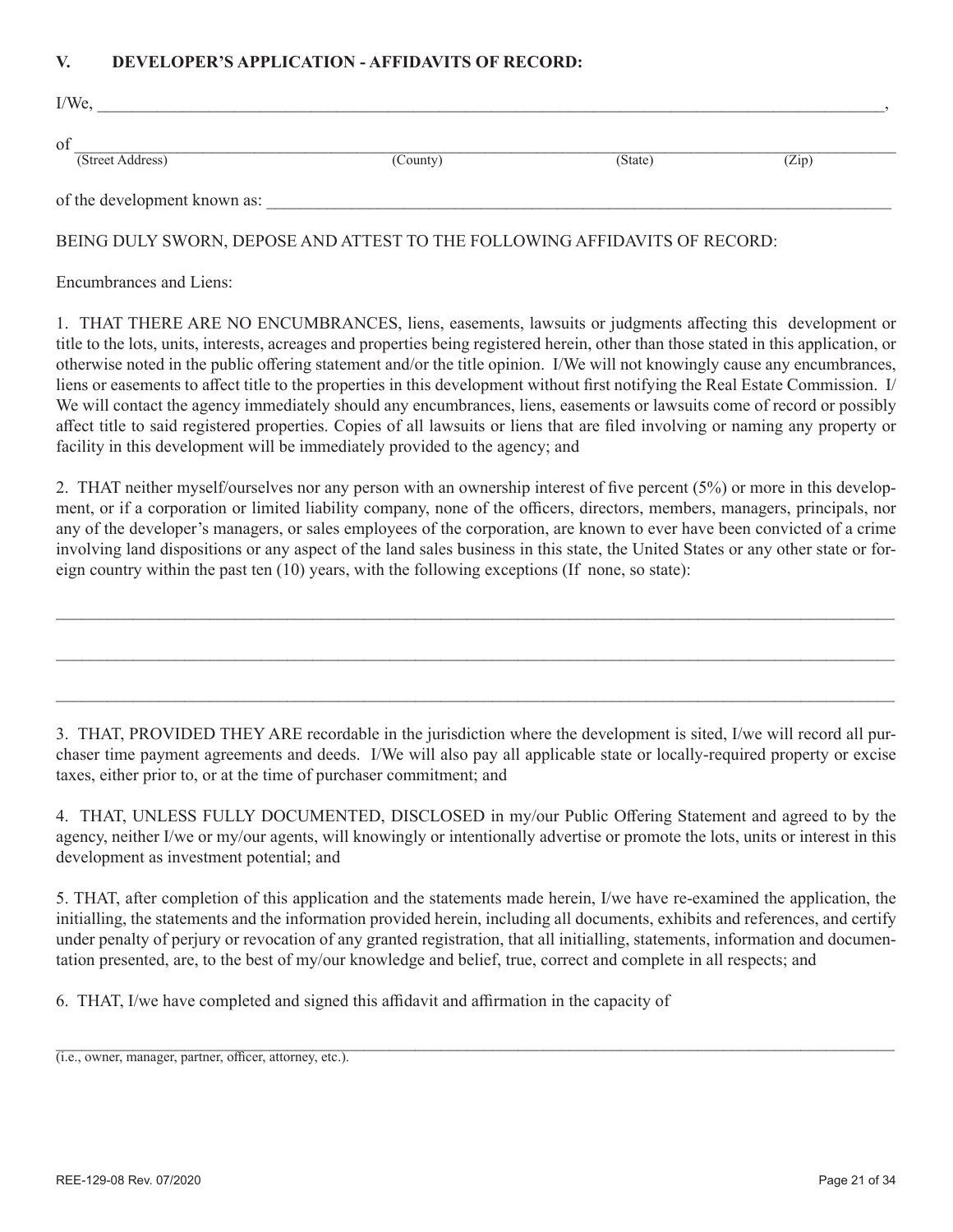NOTE: If authority is other than that of an owner, the Affidavit signer should attach a copy of the source of authority as part of the registration documentation.

NOTE: If the developer is a sole proprietor and married, signatures of both husband and wife must be affixed unless it can be verified that the development is the separate property of either of the spouses.

|                                                | (Signature)             |                                                                                                                                                                                           |  |
|------------------------------------------------|-------------------------|-------------------------------------------------------------------------------------------------------------------------------------------------------------------------------------------|--|
|                                                | (Typed or printed name) |                                                                                                                                                                                           |  |
|                                                | (Signature)             |                                                                                                                                                                                           |  |
|                                                | (Typed or printed name) |                                                                                                                                                                                           |  |
|                                                |                         |                                                                                                                                                                                           |  |
| $)\;$ SS.                                      |                         |                                                                                                                                                                                           |  |
|                                                |                         |                                                                                                                                                                                           |  |
| deed, for the uses and purposes herein stated. |                         | , known to me to be the individual(s) described herein and who<br>executed the within instrument, and acknowledged that he/she signed and sealed the same as a free and voluntary act and |  |
|                                                |                         |                                                                                                                                                                                           |  |
| Notary Public                                  |                         |                                                                                                                                                                                           |  |
|                                                |                         | <b>NOTARY SEAL</b>                                                                                                                                                                        |  |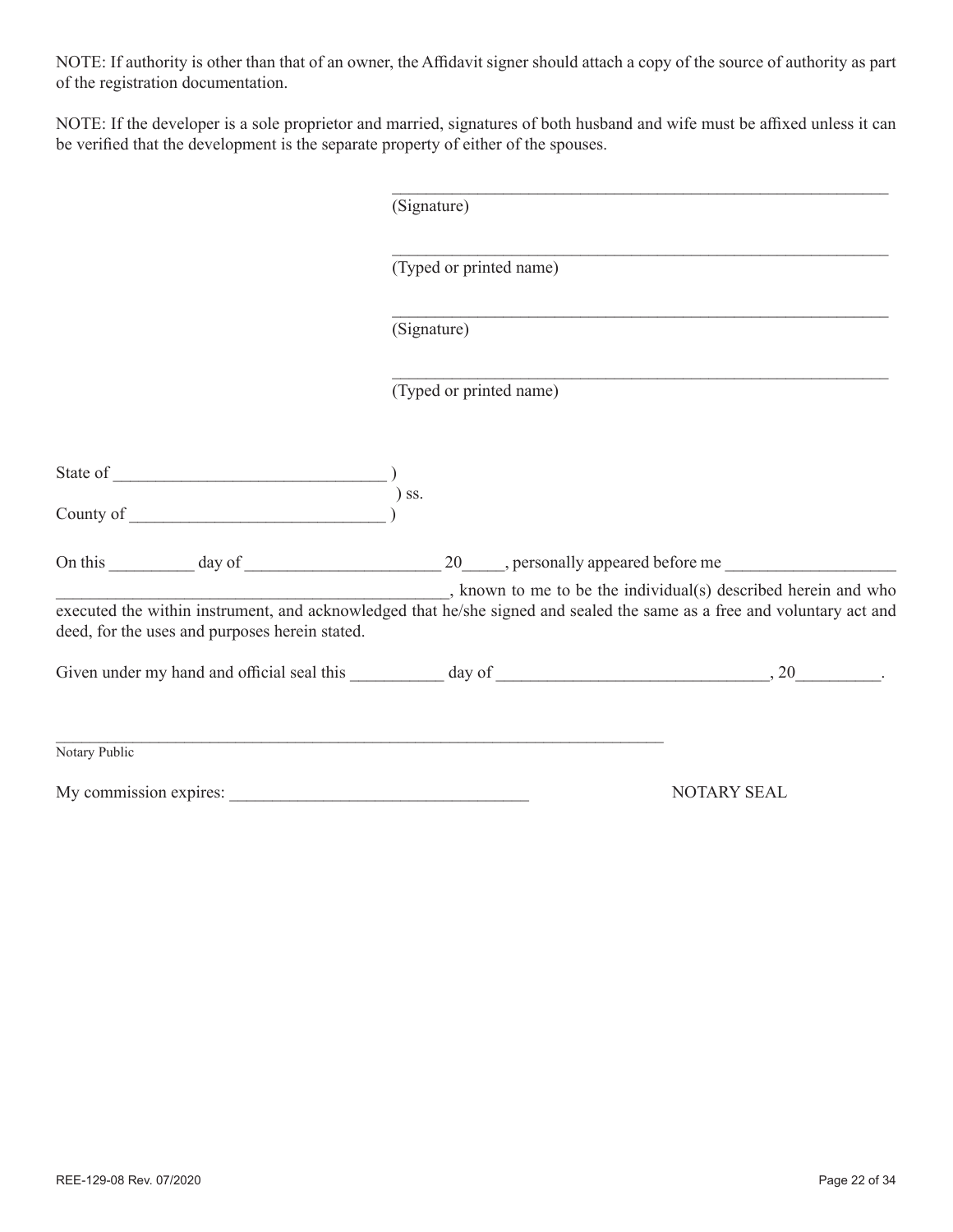#### **PART C - PREPARING THE PUBLIC OFFERING STATEMENT FOR TIMESHARE PROJECTS**

Before preparing a draft for a Public Offering Statement, the developer should review Commission guidelines and general instructions for the registration of timeshare offerings. Please note that the draft must be typed and presented on unlined 8½" by 11" letter-size paper, or equivalently sectioned electronic document. The draft should utilize only one side of the paper although the final approved document used for public distribution may use both sides of the page.

IMPORTANT: The Public Offering Statement must be prepared using the Commission-prescribed format. It must include all parts, sections, and information as outlined in these instructions, unless noted otherwise.

The Public Offering Statement shall not be used for any promotional purposes before registration, and after-wards only if it is used in its entirety. No person may advertise or represent that the Commission approves of or recommends the subdivided lands or disposition thereof.

No portion of the Public Offering Statement may be underscored, italicized or printed in larger or heavier or different color type than the remainder of the statement except as required by statute or rules of the Commission.

If a registration application is submitted with a Public Offering Statement that utilizes a non-prescribed, or an obsolete format, or one with any of the necessary parts, sections or pages missing, the Public Offering Statement may be returned for completion or re-writing. Such a submission will constitute a deficient filing and may delay the registration.

The following section of Idaho Code (55-1804A) must be printed on the signature page. It must include the address of the subdivider and must be in bold and quoted verbatim:

#### *RIGHT OF RESCISSION*

## *Any contract or agreement of disposition for an interest in subdivided lands may be rescinded by the pur¬chaser without cause by personally delivering or sending by certified mail, a written notice of cancellation to the subdivider on or before 11:59 p.m.. of the fifth calendar day after execution of the contract or agreement of disposition (Idaho Code 55-1804A).*

EXAMPLE PUBLIC OFFERING STATEMENT: An example is provided in the registration packet for your guidance. The example Public Offering Statement illustrates the required headers and the required format, and contains instructions and suggestions for what you will include in each section. It is suggested that you use it as a reference while drafting your own Public Offering Statement. The sample and the informational sections have been designed to cover a wide variety of situations. The situations quite likely will not be the same as those found in your own project; however, developers should address each of the paragraphs captioned in the sample provided. Give the facts as you believe them to be for your own project.

Assemble the Public Offering Statement in the following manner.

PART ONE: The Receipt of Public Offering Statement. This document goes on top for the convenience of the developer, promoter, and the consumer. At the presentation, the consumers should execute this receipt, and the registrant should retain it in their record. (See Attachment 1.)

PART TWO: This is the beginning of the actual Public Offering Statement. It consists of two pages identifying the project, developers, and where the consumer can obtain additional information. (See Attachment 2.)

PART THREE: Information about Registrations and Time Shared Offerings. This is simply general information the State of Idaho wants consumers of registered properties to receive. Provide this information in its entirety. (See Attachment 3.)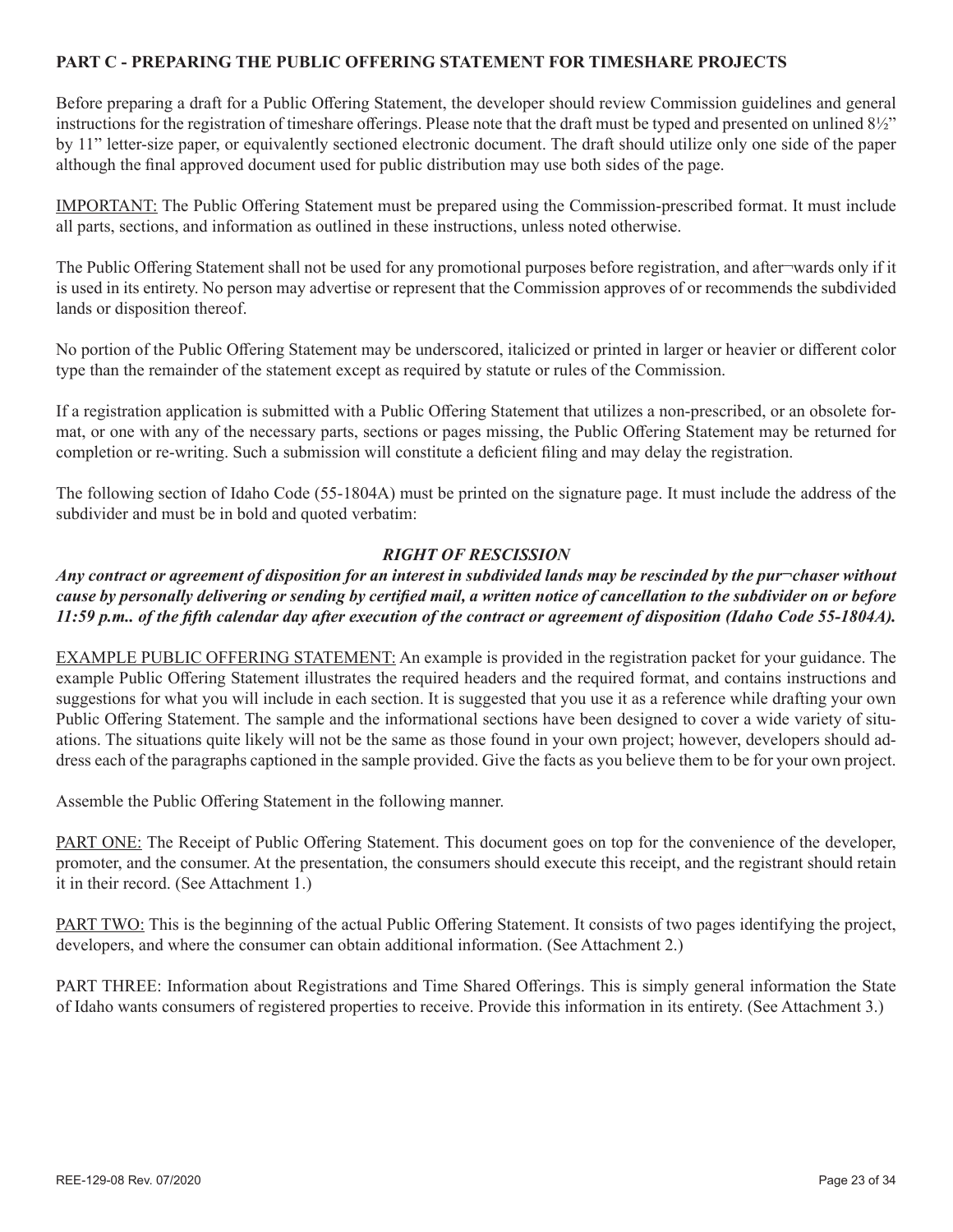PART FOUR: Developer's Information. This is a more lengthy attachment, broken down into sections identified by Roman numerals, with suggestions for information to include in that section. Each development is unique. The developer is responsible for including in each section of the Public Offering Statement any other information, not suggested or referenced herein, that might be of importance to a prospective purchaser. Refer to the information and documentation presented in your Application for Registration. The information in the Public Offering Statement, the Application for Registration and advertising must all be in agreement. Once the registration is approved, developers may have the Public Offering Statement printed on both sides of the page. However, for the original draft, please print on only one side of the page. Avoid legal and technical jargon; whenever possible, use simple words and expressions. (See Attachment 4.)

## **ATTACHMENT 1 - RECEIPT OF PUBLIC OFFERING STATEMENT**

TO THE RECIPIENT: Sign this receipt upon receiving and reviewing a copy of the Public Offering Statement. Do not sign this receipt until you have received a complete copy of The Public Offering Statement and made certain it is the one dated and referred to on this receipt page, and all pages are intact.

| Statement consisting of pages for: (Name of Development)                                                        |      |              |     |
|-----------------------------------------------------------------------------------------------------------------|------|--------------|-----|
|                                                                                                                 |      |              |     |
| I was given an opportunity to inspect the documents said to be in the Developer's Application for Registration. |      |              |     |
| Please circle one: I (did) (did not) purchase a lot, unit or timeshare:                                         |      |              |     |
|                                                                                                                 |      |              |     |
| Recipient's Name:<br>:<br>(Please print or type)                                                                |      |              |     |
| <b>Address</b>                                                                                                  | City | <b>State</b> | Zip |
| Salesperson's Signature:                                                                                        |      |              |     |

#### *RIGHT OF RESCISSION*

*Any contract or agreement of disposition for an interest in subdivided lands may be rescinded by the pur¬chaser without cause by personally delivering or sending by certified mail, a written notice of cancellation to the subdivider on or before 11:59 p.m. of the fifth calendar day after execution of the contract or agreement of disposition (Idaho Code 55-1804A).*

TO THE DEVELOPER: This receipt page is considered to be part of your Public Offering Statement. When copies of the official Public Offering Statement returned to you are printed or photocopied, this page should be filled in with necessary information and attached at the end. When a person is given a Public Offering Statement, remove this page and have the recipient read and sign. Keep this receipt in a safe place. It is your protection. Unless requested by the Commission, you will not ordinarily be required to provide the Commission with photocopies of the receipts.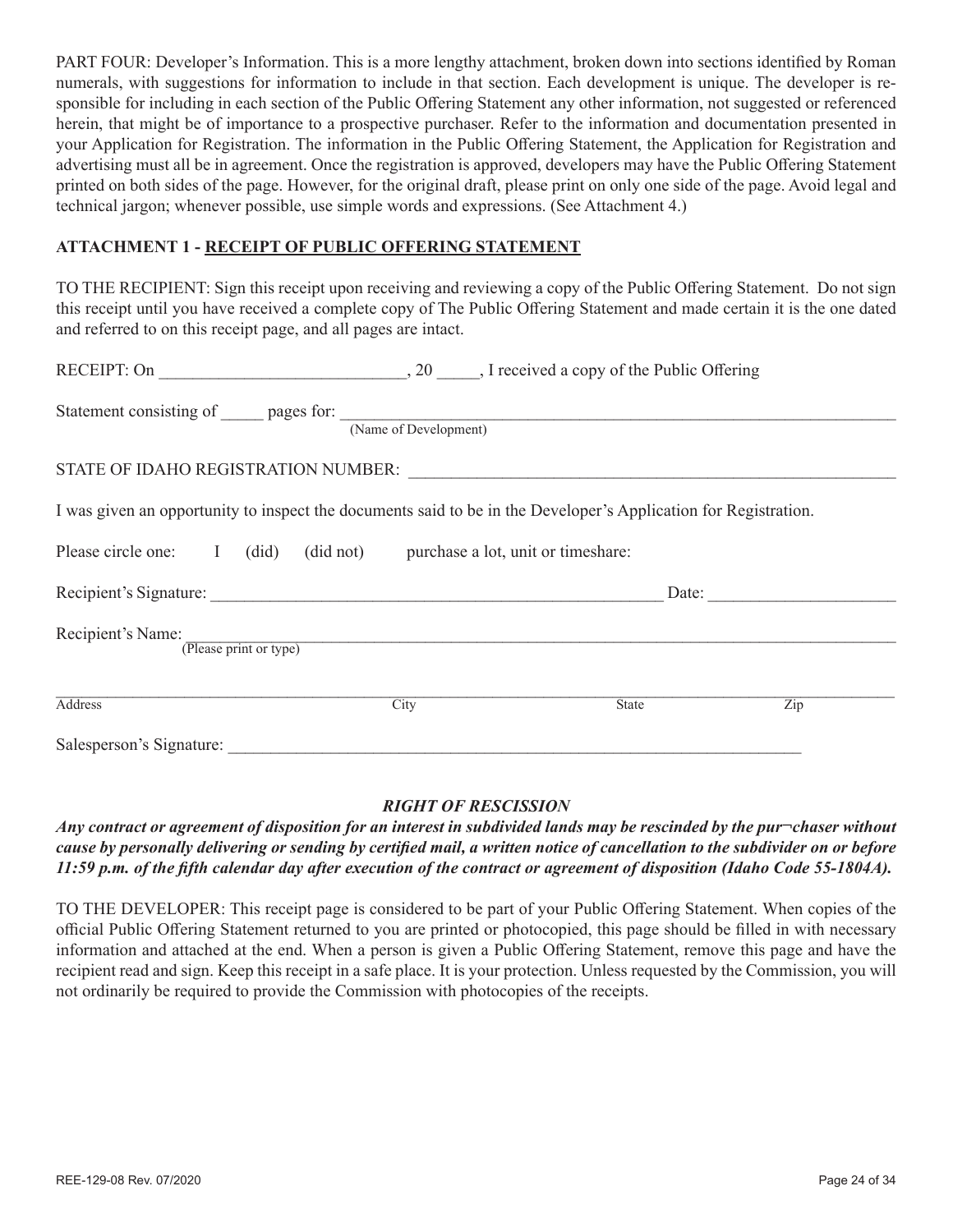#### **ATTACHMENT 2 - PUBLIC OFFERING STATEMENT**

(Required by the State of Idaho for Idaho resident purchasers.)

**IMPORTANT:** All purchasers from Idaho should read this entire document carefully before signing anything.

#### *RIGHT OF RESCISSION*

*Any contract or agreement of disposition for an interest in subdivided lands may be rescinded by the pur¬chaser without cause by personally delivering or sending by certified mail, a written notice of cancellation to the subdivider on or before 11:59 p.m. of the fifth calendar day after execution of the contract or agreement of disposition (Idaho Code 55-1804A).*

| Project name:    |                              |  |
|------------------|------------------------------|--|
| Type of project: |                              |  |
| County of:       | Effective date of            |  |
| State of:        | Idaho State Registration No. |  |
| Developers:      |                              |  |

Registration with the State of Idaho: Idaho law requires that developers register certain types of developments with the State of Idaho. The purpose of registration is to provide full and complete information about the Project. You are to receive this information through this disclosure report. This disclosure report is the Public Offering Statement.

Application for Registration: Developers are required to file numerous documents and other materials known as the Application for Registration. The Application for Registration supports the developer's disclosure made in this report. The Application for Registration may also be of interest to you if you want more details about this project. The entire Application for Registration is kept on file by the Idaho Real Estate Commission. Portions of it are also to be in the developer's sales office. At both locations, the Application for Registration is a public file, available upon request for review by anyone during reasonable office hours. Each purchaser of a lot is to be given access to these documents of record before signing an agreement.

The developer's sales office is located at  $\overline{a}$ 

and the telephone number is  $\blacksquare$ 

Copies of the following documents from the developer's Application for Registration should be available at the above sales office for your review:

1. A title opinion provided by

2. Copies of all final recorded plat(s) for all divisions in the development.

3. For further information about laws which govern the sale of out-of-state property or general information about subdivided lands, condominiums, and timeshares, contact: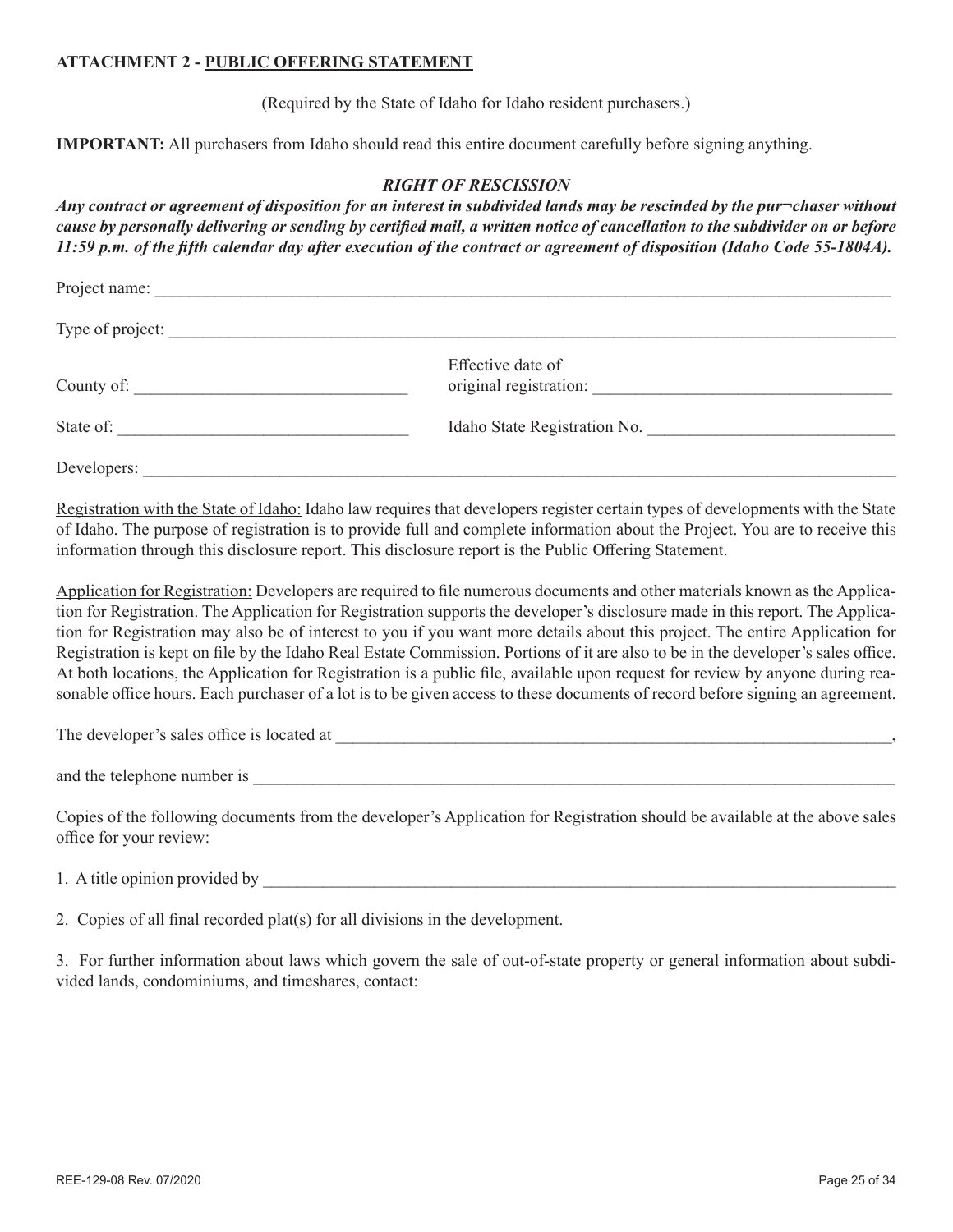IDAHO REAL ESTATE COMMISSION 575 E. Parkcenter Blvd., Suite 180 BOISE, ID 83706 (208) 334-3285 irec.idaho.gov

DISCLAIMER: The Real Estate Commission and the State of Idaho neither approves nor disapproves of the merits of this offering. Although the Commission has taken reasonable precautions to determine if the statements made in this disclosure are true and correct, the Real Estate Commission disclaims any responsibility. All statements should be considered to be statements of the developer.

## **ATTACHMENT 3 – INFORMATION ABOUT REGISTRATIONS AND TIME SHARED OFFERINGS**

DEVELOPER ADVERTISING: The Real Estate Commission has the right to review all advertising and pro¬motional material. These materials may be submitted to, or requested by, the Commission for review and approval prior to usage. Advertising and sales pitches stressing investment potential are generally prohibited. Purchasers who feel they have been induced by the developer or sales staff to make a purchase in this project for profit-making purposes are urged to contact the Idaho Real Estate Commission.

INSPECTION OF PROPERTY: Purchasers would be prudent to visit and inspect any project before making a commitment to purchase. As a general rule, it is not advisable to purchase property (or an interest in property)sight unseen.

PURCHASER CONTRACTS: The developer will be using some form of a written sales agreement. Read that agreement carefully. Do not rely on any verbal representations that conflict with the print. Verbal representations are usually not enforceable. Sales persons should not make statements that contradict this Public Offering Statement or the sales contract. As a condition to registration, the developer must permit you to take with you for leisurely inspection and consideration a copy of any agreement that you might be expected to sign or initial. If the developer declines to permit such leisurely inspection, you are urged to contact the Idaho Real Estate Commission.

Do not sign any purchase agreement until you have carefully read and considered all of its provisions.

GENERAL INFORMATION ABOUT TIMESHARED PROPERTY: Timeshare refers to the structuring and marketing of a variety of properties, ownership, and occupancy arrangements all having one element in common -- the sharing of property by a number of persons for vacation, recreational, or other purposes. Many types of property may be timeshared, including hotels, motels, condominiums, residential houses, recreational parks, a mix of such properties and even personal property such as ships.

There are also a variety of ownership and occupancy arrangements, all of which generally fall into one of two categories: (1) those where you buy a legal ownership or shared-ownership interest; or (2) those where ownership of the property remains with the developer or with someone else. You get no type of legal ownership--you buy a long-term use or occupancy right, the nature of which is not clearly defined legally, but which is some¬what similar to a long-term part-time lease. You will find variations in each of these types.

FIXED OR FLOATING TIME: Timeshares are usually structured and sold as "fixed time" or "floating time". "Fixed Time" means that you have occupancy and use of a particular unit or site at a fixed time and date each year. "Floating time" means your right to use and occupancy in a specific or non-specific unit will be deter-mined by reservation and unit availability. "Floating time" allows more flexibility in determining when your vacation may be taken. Before purchasing a "floating time" timeshare project, you should determine the ratio of memberships to units and make certain the developer will not oversell or enter into excessive numbers of sale agreements as compared with the number of units available. If the ratio is too high, there could be long waiting periods and difficulties in making reservations.

WHICH TIMESHARE IS BEST? It is difficult to say which type of timeshare is "best". Each timeshare must be viewed on its own merits based on the facts and the purchaser's own needs and interests. You should study the legal structure, nature and location of the property, type of accommodations, management proficiency, and seasonal and climactic preferences, as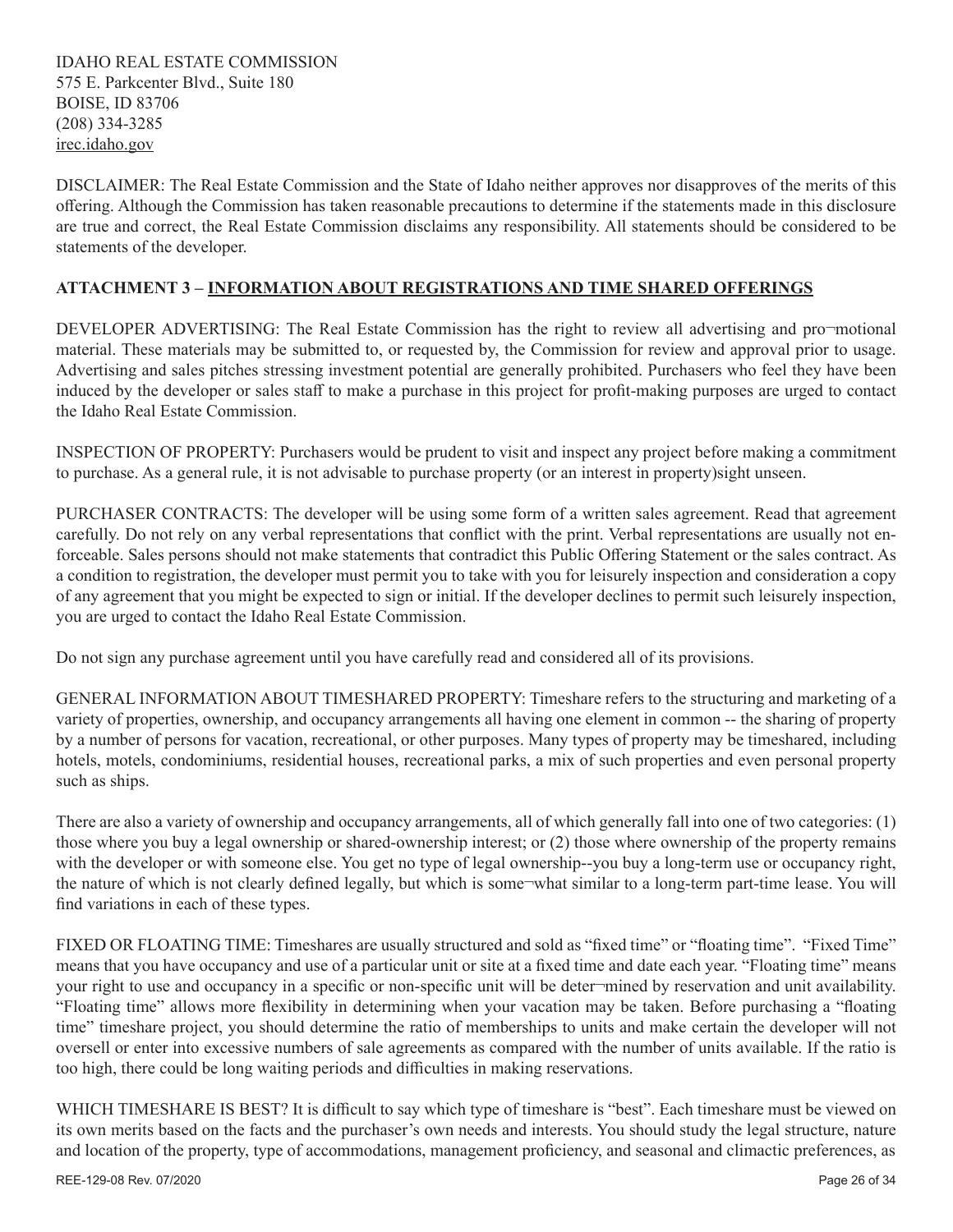well as your own personal tax situation. Some considerations might be:

- 1. What kind of vacation do you want?
- 2. Will there be limitations on your availability for vacations?
- 3. Where do you want to vacation?
- 4. How much can you afford?
- 5. Are there adequate guarantees of title and availability of the properties?
- 6. Who will be managing the association?
- 7. How much time do you have to assist in managing an association?
- 8. What kind of use do you want to make of the property?
- 9. What will be your vacation habits for the coming years?
- 10. What is your income and tax situation?

PURCHASING: It would be prudent for you to investigate and consider more than one project before making a decision to purchase timeshare intervals. If you are buying a timeshare, it is your responsibility to make certain there are no judgments, liens, or encumbrances jeopardizing your right of ownership in the property. If you are purchasing a right-to-use arrangement, be sure you know what guarantee is provided by the developer to assure availability.

MANAGEMENT: After assuring your rights of ownership, occupancy and use, competent, on-going management is the most important element to consider. You should carefully evaluate the arrangements to manage the property and service the units. If you are to be personally involved in management through an association, carefully evaluate and review the management contract(s), association budgets, and financial statements.

MEMBERSHIP IN THE ASSOCIATION--COMMONLY MANAGED PROPERTY: A purchase of an interest in some types of registered offerings requires that you be a member of a timeshare association. Through legally enforceable provisions in the recorded declarations, your membership in the association will be mandatory and automatic the moment you make your purchase. Membership will mean certain responsibilities and even financial obligations. The association runs things as sort of a mini-government, operating under legal documents and laws. There may be restrictions enforced limiting the way in which you may occupy or use your unit and the project properties.

ASSESSMENTS AND ASSOCIATION BUDGETS: In order to provide funds for operation and maintenance of the common properties, the association will have authority to levy assessments against your percentage of interest in the property. If you are delinquent in the payment of assessments, the association may have the authority to enforce payment through court proceedings, or your interest in the project or ability to use or occupy the facilities or participate in management may in other ways be jeopardized. If for any reason you fail to use or occupy your unit for the contracted time period, you should realize that you must normally still pay the usual prescribed member assessment.

You should make an informed inquiry into the short term and long term budgeting process for this development. Will assessments be sufficient to cover long term depreciation along with current upkeep requirements? Who is responsible for the assessments on unsold and repossessed property? Who pays the assessment on projects that are still in inventory of the developer, under construction, or are partially occupied? Contact in¬formation and processes for you to review this information are provided later in this Public Offering Statement.

EXCHANGE NETWORKS: Nearly all timeshare projects utilize membership in an exchange network. The advantages of membership in an exchange network are obvious and will most likely be explained to you by the developer during the sales presentation. The exchange companies usually provide their own promotional materials for promoter/member usage during sales presentations. Continued membership in any exchange net-work is not assured by the developer or any government agency. The value of your membership in an exchange network is only as good as the timeshare you have purchased. The value of the timeshare that you are purchasing should be your first and primary consideration. Buy because of your interval- -not because of exchange availability.

CONDOMINIUMS: If you are purchasing a timeshare in a condominium, be sure you understand the documents which control and govern the condominium. Also carefully read the information provided in this Public Offering Statement.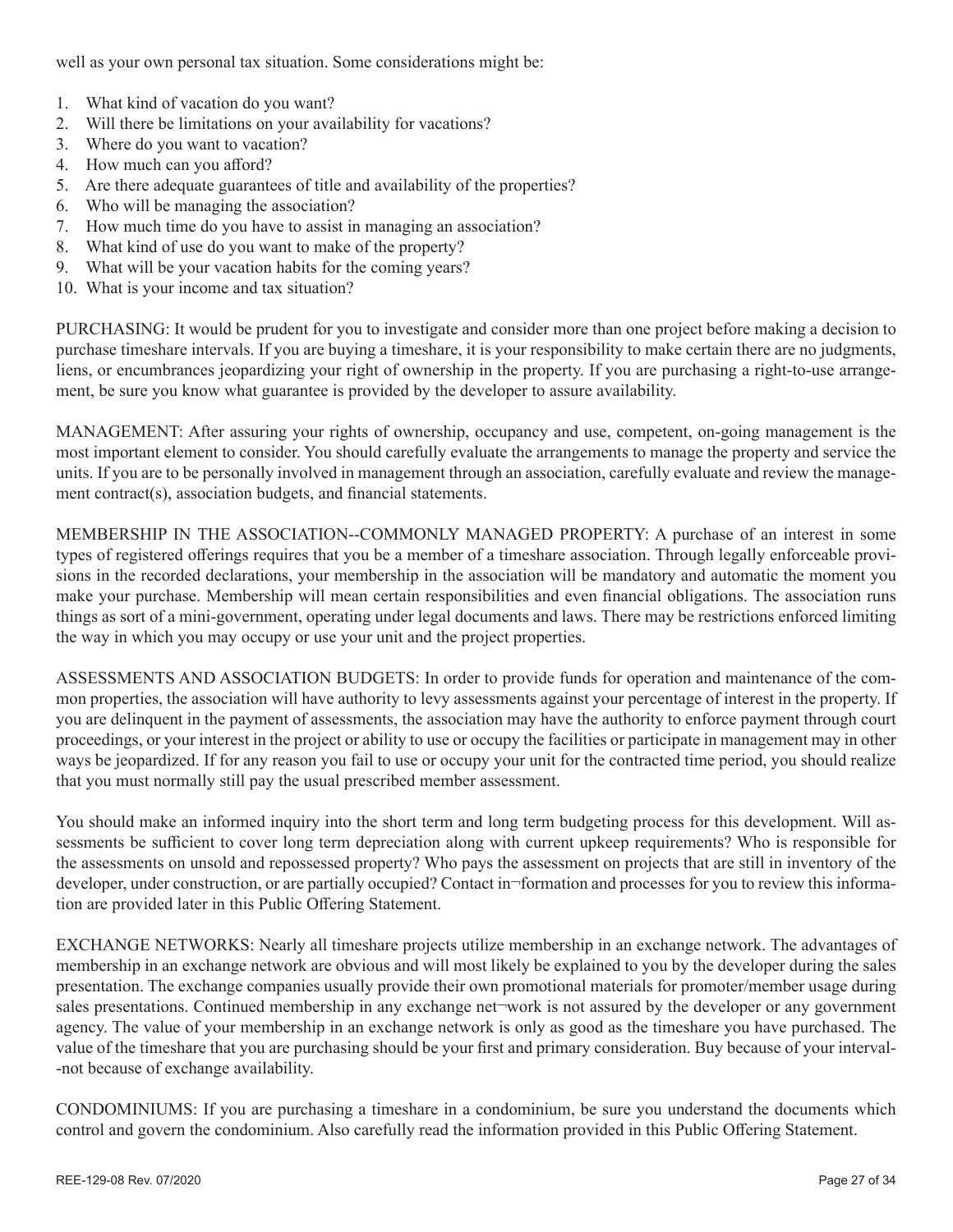#### **ATTACHMENT 4 - DEVELOPER'S INFORMATION**

#### **I. THE DEVELOPER: GENERAL INFORMATION AND BACKGROUND**

Identify name and business address. If a corporation, limited liability company, or other business entity, pro¬vide the date, number, and place of the firm's registration, and the registered agent's name and address. Identify those individuals owning more than a 25% interest in the corporation (the purpose for this information is to let purchasers know the identity of the individuals they are dealing with in small, non-public entities). State the years in operation, primary type of business involvement, and experience with other recreation or timeshare projects. If the developer is a limited partnership, provide similar information about the general partner of that partnership.

## **II. THE PROJECT: HISTORY AND GENERAL INFORMATION**

Identify each property or site to be utilized in the offering. Give their locations and physical characteristics. If the availability of facilities in nearby recreational areas is to be advertised, describe them and state the distance in road miles from such recreational areas. Identify all residential building structures, their ages, physical characteristics, and number of units. Identify and describe any recreational facilities to be part of the project. If condominiums are involved, state whether or not they are conversions, the number of units with whole-unit owners, the number in timeshare ownership and the number involved in rental pool arrangements. The purpose of this information is to disclose any potential conflicts of interest between owners of units or problems with management. Was the project originally designed for timesharing?

## **III. NATURE OF THE INTEREST BEING PURCHASED**

What kind of an interest will the purchaser obtain? There are many ways timeshares are sold. Please describe your project in layman's terms. Some projects will utilize more than one method. A few examples:

"Purchasers will obtain an undivided 1/50th ownership as a tenant-in-common with 49 other owners of a residential four bedroom house. The dates and times that each owner will occupy and use the property will be contractually determined when each owner signs a time interval purchase agreement with the developer. Ownership of your interest will be in your name and is recordable, transferable and insurable."

OR

"Purchasers will obtain a twenty-year-term legal right to occupy and use certain residential units and recreational facilities in the project hotels. The dates of occupancy and use will be determined by reservation and availability of non-specified residential units. The purchaser will obtain no form of title or legal ownership to the properties."

#### OR

"The purchaser will obtain fee ownership of a condominium residential unit for a fixed, pre-determined interval of time each year. This ownership and title is recordable, insurable and transferable. The date and time of your interval ownership will be determined and contracted when you make a purchase."

#### OR

"Purchasers will obtain an undivided 1/500th common-interest ownership of a 1200-acre ranch, including the residences, certain recreational facilities and all acreages. Ownership will be by means of membership and ownership in a non-profit corporation which will take legal title to the property. The date and term of your occupancy and use of the property will be determined by yearly reservation in the season contracted for, at the time you make a purchase."

#### OR

"This is a points based timeshare project, wherein all of the units have been allocated a specific number of points which represent the occupancy rights in a particular unit. Your points are expendable on an annual basis at any of ten different developments in North America. The value of your points is dependent upon which development you want to vacation at and what time of year you wish to visit. Accordingly, your points may be valued at anywhere from four days to two weeks."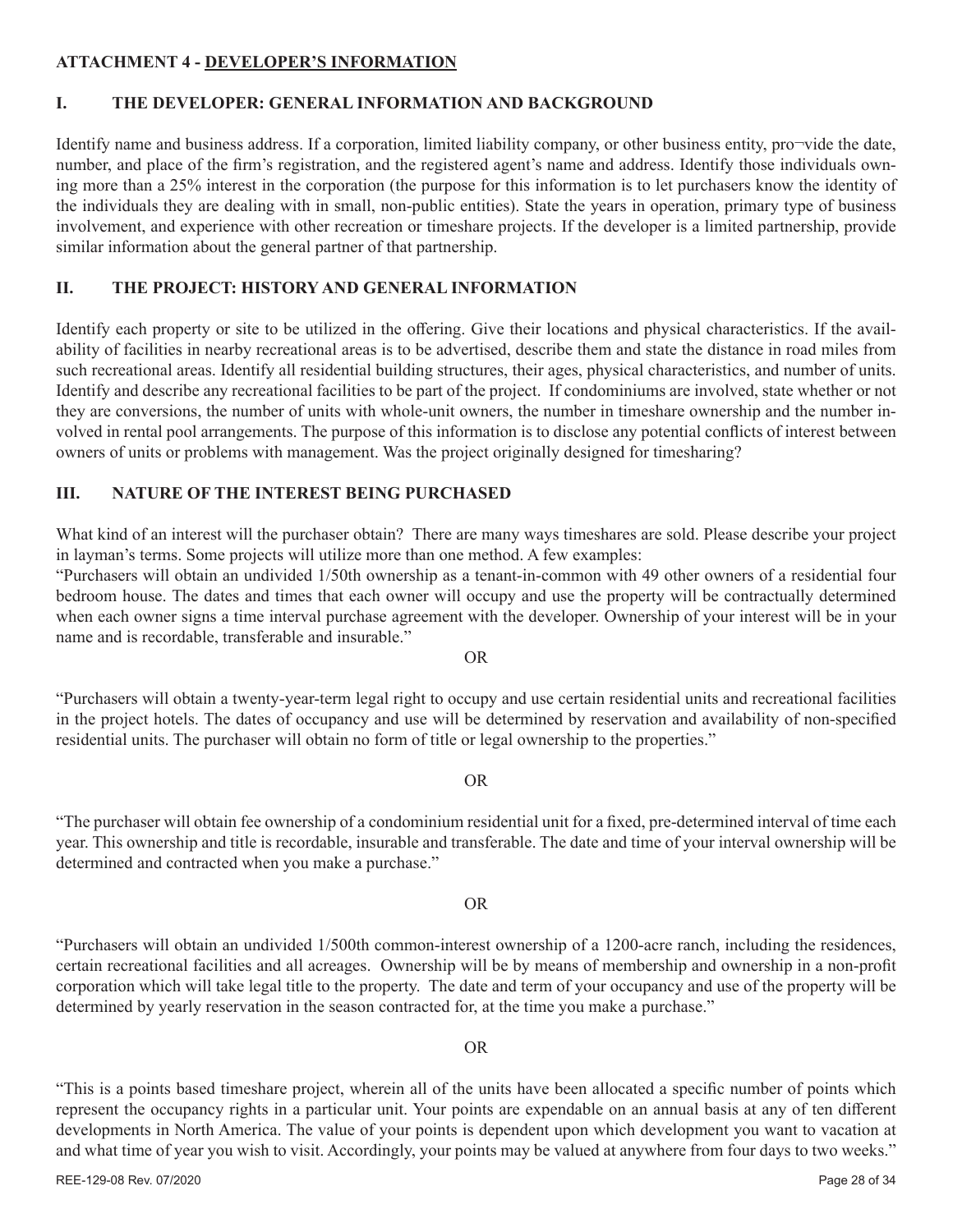#### **IV. IDENTITY AND DESCRIPTION OF THE INTERVALS; CURRENT AND FUTURE SALES INVENTORY**

Developers and their sales agents will most likely already have this information available in their sales materials. This information may be referenced as a handout or an attachment to the Public Offering Statement. The information should identify the buildings, units, time intervals, seasons and price ranges of the intervals. Ongoing and future development plans that may affect the purchasers should also be mentioned here.

#### **V. MARKETING AND SELLING THE PROJECT**

Identify the general marketing agent, the local sales agent and state licensees (if any). If the developer is utilizing its own sales staff, make this fact known, including the employee or corporate status of such salespersons. Purchasers are entitled to this information, particularly if the salespeople are not state licensed.

If the developer has been utilizing direct-mail solicitations, information about these promotions must be provided. Identify the mailing organization, the nature of the mailings, odds at winning gifts, and conditions to qualifying for prizes.

If the developer is advertising a site-inspection revocation agreement for purchasers, the details must be fully disclosed and the conditions fully spelled out in this section of the Public Offering Statement.

## **VI. LEGAL TITLE TO THE PROJECT HOLDINGS**

Identify who currently has title to all properties being utilized in the project. If the developer is not currently the fee owner, explain fully the developer's current ownership status, the date and the method by which he is to obtain title. Illustrate a chain of title from the developer to the current owner. If title is to be transferred to purchasers or an association in the future, cover the method, and date or conditions of transfer. Who will have future ownership and legal title to development properties once the sale program is ended? If the purchaser's agreement or interest has a terminal date, state this fact and cover fully to whom title to the property will revert on the terminal date. For common-interest association ownerships, if there were dissolution of an association or membership arrangement during the term of agreement, to whom would the assets normally revert?

#### **VII. ENCUMBRANCES AFFECTING TITLE TO THE PROPERTIES**

Are there mortgages, liens, judgments or other encumbrances affecting the properties? Does the developer have clear title? If construction is in progress, is payment for contractors assured? Identify any mortgages, beneficiaries, lien or judgment holders and the amounts owed.

#### **VIII. AVAILABILITY AND OCCUPANCY OF THE PROPERTIES**

Those promoters selling no-title "occupancy and use" should disclose fully in this section how they assure the availability of all of the properties for purchaser occupancy and use during the entire term of their agreements. How can the purchaser be assured that contingencies such as bankruptcy, death, liens, encumbrances, fire, natural hazards, even a sale by the owner, will not wipe out the availability of the property? If the property becomes unavailable, what arrangements are there to assure refund of purchaser payments?

This is the appropriate location to discuss whether the developer, or association, is allowed to rent out vacant units. Describe in detail whether a portion of the rents collected will go into the maintenance of the project and/or facilities.

IF THERE ARE NO SUCH ASSURANCES, DEVELOPERS MUST DISCLOSE THIS FACT IN A SEPARATE PARA-GRAPH OF BOLDLY CAPTIONED, UNDERLINED PRINT.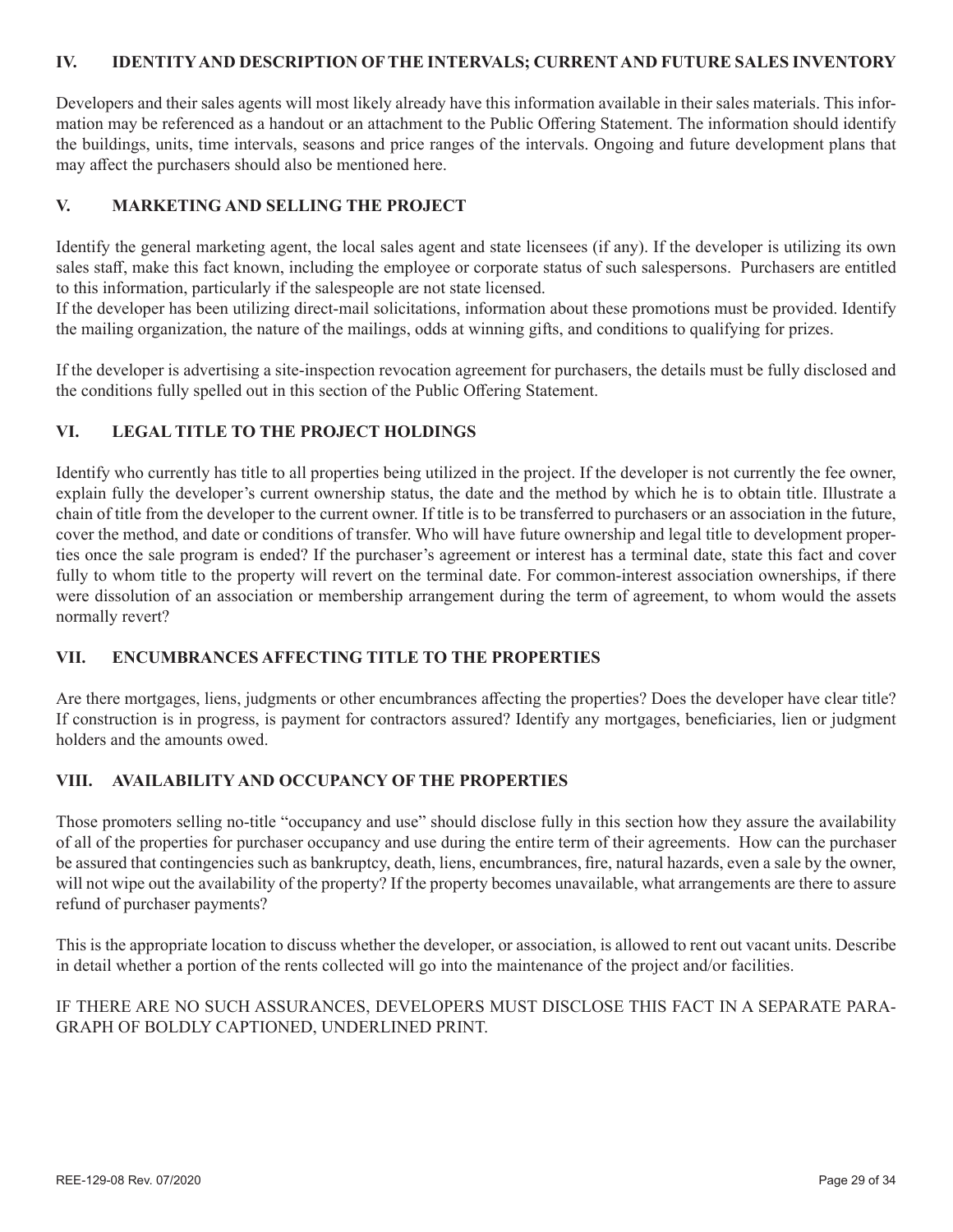## **IX. PURCHASER PROTECTIONS**

- A. Escrow and trust arrangements
- B. Title insurance
- C. Recording of Purchaser Agreements
- D. Other

In this section, cover fully any escrow or trust arrangements utilized to protect purchaser titles, payments and contracts. Among others, these might include true escrows (titles and collections), trust for the holding of title to properties, or escrows holding purchaser contracts until a certain percentage of sales are closed.

Cover in this section the recording of purchaser agreements, and providing of title insurance (if available).

Cover any other purchaser protections such as bonding or letters of credit to assure construction of facilities.

IF THERE ARE NO SUCH PROTECTIONS IN PLACE OR AVAILABLE, THE DEVELOPER MUST CLEARLY STATE THE SAME IN THIS SECTION UTILIZING BOLD TYPE.

## **X. THE PURCHASE AND SALE AGREEMENT**

Summarize in simple language any of the provisions that appear unusual or that might constitute a hazard to the purchaser. Pay particular attention to any restrictions, alienation, revocation, acceleration or penalty clauses. Does the developer intend to sell or discount purchaser contracts? Is the contract in a recordable form? When and where will it be recorded? Will collections on the contracts be serviced elsewhere? If so, where will payments be sent? If the agreements contain clauses totally revoking the purchaser's membership or right to use for failure to pay assessments, such provisions must be disclosed in a separate paragraph, and in bold print.

The Idaho Real Estate Commission may require developers to provide an attorney's opinion that unusual pro¬visions in some contracts are actually enforceable.

## **XI. DEVELOPER ARRANGED FINANCING**

Describe the program of financing. What terms are available? Who will carry the "paper" or service its collection? Will purchase agreements be sold? Identify the parties to such arrangements and any personal or inter¬locking corporate business relationship between the developer and others handling, servicing, or purchasing developer "paper". Are there discounts to the purchaser for pre-payment or for cash payment? Are there any penalties for pre-payment? Will payment obligations balloon?

## **XII. PURCHASER COSTS**

Identify and estimate those purchaser costs beyond the actual purchase price. Include closing costs, impound accounts, insurance requirements, condominium start-up fees, annual assessments, hotel or motel service charges, reservation charges, exchange charges, and any other costs that a purchaser might incur in the process of buying, occupying, and using the property.

#### **XIII. RESTRICTIONS AFFECTING PURCHASER USE AND ENJOYMENT**

This section is to cover possible restrictions, conditions or limitations on use beyond those considered as blanket encumbrances. Examples might be restrictions found in covenants and restrictions of record, rules, bylaws, and the regulations of foreign jurisdictions or local ordinances. Not exclusive of others, following are several examples:

- Restrictions involving pets or children.
- Local ordinances affecting personal activity or use of property.
- Penalties for failure to vacate or give notice to management
- Restrictions on use and occupancy by friends or non-relatives.
- Restrictions and conditions on reservations in "floating time" projects.
- The existence of a co-owner's right of partition. REE-129-08 Rev. 07/2020 **Page 30 of 34**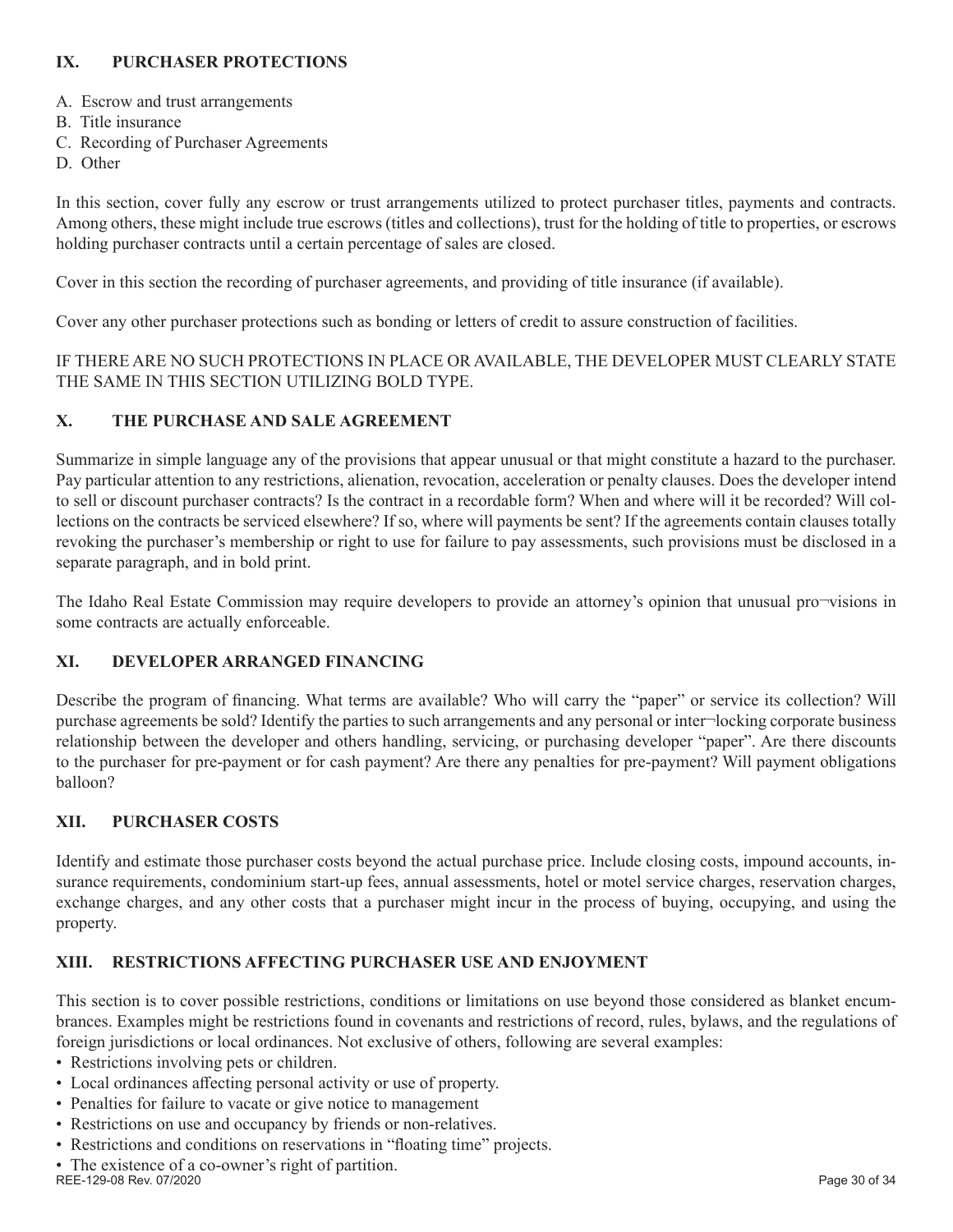This section also provides the developer with an opportunity to give notice to purchasers about any areas of non-responsibility on the part of the developer himself.

## **XIV. MANAGING AND SERVICING THE PROJECT**

This is extremely important information for purchasers. Cover fully how the developer proposes to assure purchasers that:

- The residential and recreational properties will be adequately managed.
- The individual units will be serviced (keys, clean linens, housekeeping, etc.)
- Taxes, insurance, security and any other such hazards to the property are taken care of during an interval owner's absence.

Identify the managing and servicing agent(s). Identify any management or service contracts that have been signed or are to be signed. Disclose fully the terms of the contracts, the compensation paid the manager; any business or inter-locking corporate relationship between the management and the developer, or, the marketing agent and the developer. STRESS: How does the developer guarantee managerial and servicing performance? If there are limitations or problems, they should be disclosed. Summarize any unusual or restrictive authority granted the manager. Disclose future management. How is management selected and hired? How are purchasers involved in this selection process?

## **XV. THE TIMESHARE EXCHANGE PROGRAM**

The information provided in this section will vary, depending upon which exchange network the developer has joined, or the nature of his own program. Generally speaking, restrictions, conditions, or hazards of any nature to an exchange membership, resort availability and request fulfillment should be noted and explained.

The degree and type of information included will also depend upon the nature of the developer's offering and the stress placed upon exchange programs during the sales program. A project with its own network or involving so-called "club" memberships most likely will be laying heavier stress on the exchange benefits than will a project selling fee intervals in established condominiums. The following are some of the data to provide about exchanges:

- The identity of the exchange and how the system works.
- Any costs or transactional fees for using the exchange system.
- How reservation requests are handled, limitations on filling requests, priorities for filling.
- Any monetary discounts or penalties affecting memberships.
- The consequences to members for violation of terms of membership.
- Any information that the exchanges themselves may wish to stress.

## **XVI. PURCHASER CONVENIENCES**

The amount and type of data for this section will depend upon where project properties are sited. Among others, some subject areas are: Hospitals, doctors, shopping, availability of transportation to the site, car rentals, telephone service, driver's licensing, gasoline availability, parking and laundry facilities. It is appropriate to provide a simplified map.

## **XVII. ADDITIONAL OBLIGATIONS**

Detail here any off site property the Association is responsible for maintaining. These may include, but are not limited to, golf courses, air strips, docks and moorages, beaches, islands, and gymnasiums.

## **XVIII. THE ASSOCIATION; YOUR MEMBERSHIP AND INVOLVEMENT**

Timeshare marketing involves the use of a variety of associations designed to be utilized for somewhat different purposes. There is, for example, a considerable difference between a timeshare association whose sole purpose is to maintain and service the interior of a condominium unit and one designed to manage a 500-acre ranch and its outdoor recreational facilities. The informational areas and the proposed write-ups have necessarily been designed to cover such a variety of situations.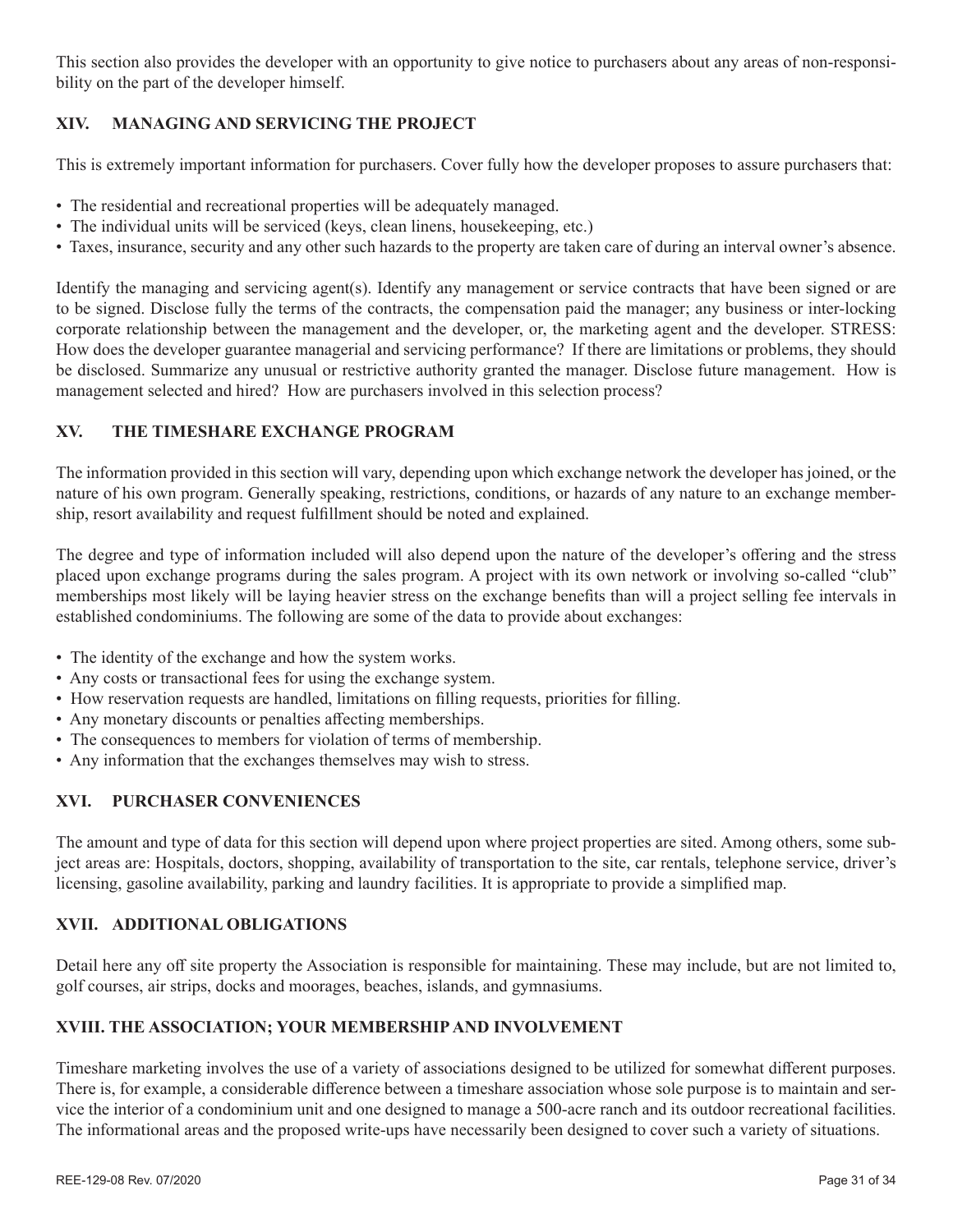#### A. GENERAL INFORMATION ABOUT YOUR ASSOCIATION

Identify each association purchasers will be required to join along with any additional optional associations that are available. Give a brief history of each association, when and where incorporated, the law under which incorporated, the legal address and purpose. The true legal nature of the organization must be disclosed. Among other facts, disclose the statute, law or procedure legally enabling the organization.

## B. THE NATURE OF YOUR INVOLVEMENT IN THE ASSOCIATION

Briefly explain the purchaser's involvement, i.e., the obligations, responsibilities and benefits, as well as the true legal nature of the interest being purchased in the association and its properties.

#### C. DESCRIPTION OF ALL ASSOCIATION PROPERTIES

If not already covered elsewhere in the Public Offering Statement, identify all properties owned, or to be owned, by the association.

## D. OWNERSHIP STATUS OF THE COMMONLY OWNED PROPERTIES

Detail current and future ownership of the properties identified in Section "C". State the method, date or condition of transfer of title. If title is not yet in the name of the association, cover the arrangement that will legally assure such transfer of title.

#### E. CONSTRUCTION STATUS OF THE ASSOCIATION PROPERTIES AND AMENITIES

Information is required where any residences, amenities or recreational facilities are to be owned by the association, but which have not yet been completed. Provide the following information:

- Identify each non-completed property.
- Estimate the cost of completing the facilities.

• Identify the person(s) responsible for completion and payment of the facilities, and the identity of the contractors doing the work.

- The schedule for completion.
- Guarantees for completion, such as bonding, bank credit, escrows, etc.

## F. NUMBER AND TYPE OF INDIVIDUALS USING THE ASSOCIATION PROPERTIES

Cover whether or not the governing documents, covenants, declarations or any other sources allow (or disallow) the use or occupancy of association properties by non-timeshare owners. Does the developer or the association plan, or have the authority to rent or sell any type of uses to "outsiders"? The purpose for this information is to let the purchaser know what the "use" load is for the properties. Some example situations to be covered are:

• Hourly or daily fee rentals for "outsiders" to use amenities such as swimming pools, golf courses, moorage, anchorage, hangar fees, beach access, or tennis courts.

- Long-term memberships of any type allowing "outsiders" to use facilities.
- The total number of users of properties that belong to a condominium association, wherein a unit is being timeshared.

• A projection of future increase in the number of users of recreational facilities because of added timeshare inventory on the part of the developer.

• The rental of residential intervals to others, whenever a timeshare purchaser fails to reserve or "show" for the use of his unit. (Who retains the income in such situations?)

• Can an interval owner use recreational facilities belonging to a project during times other than residential time reserved or owned by that owner?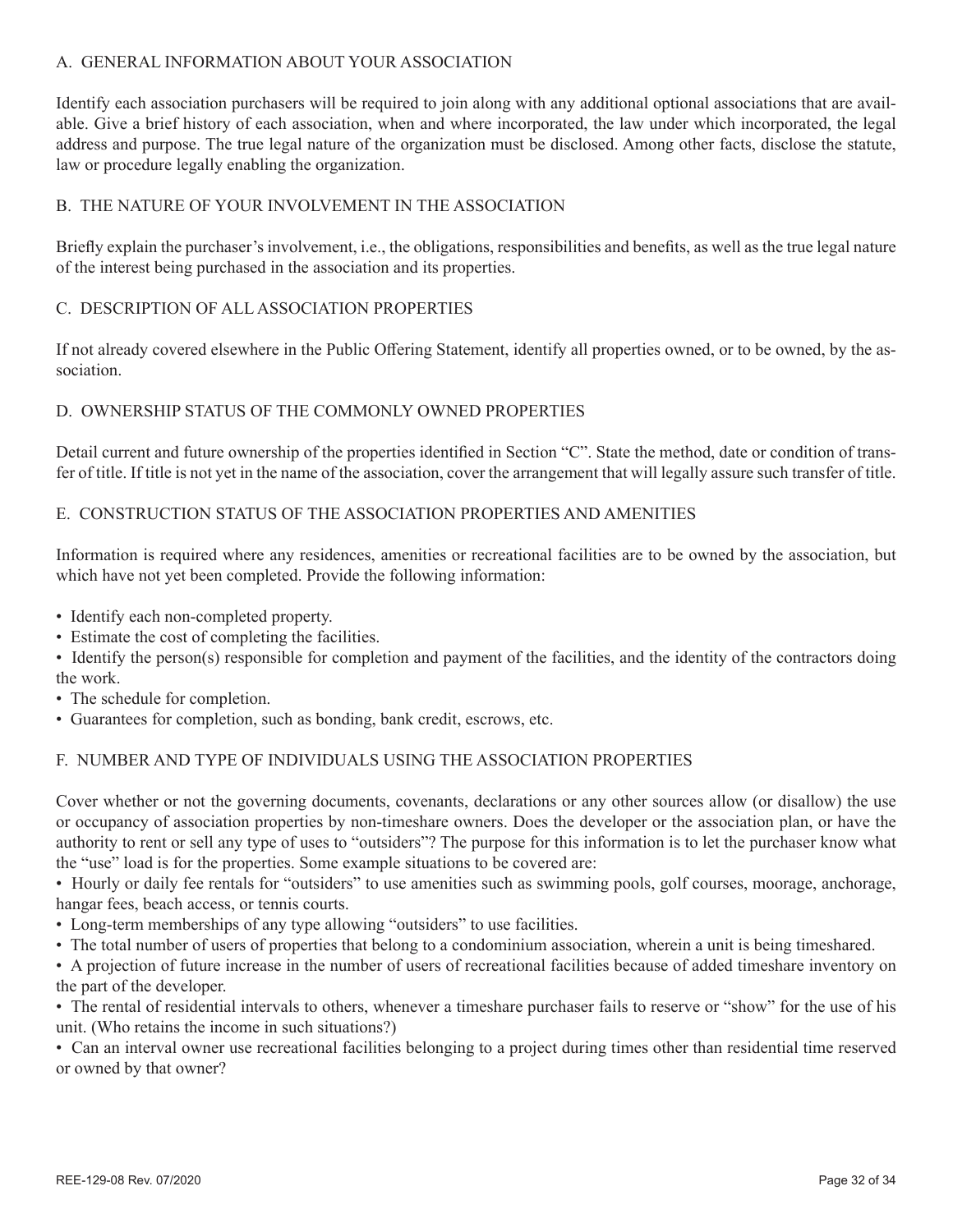#### G. THE ASSOCIATION LEGAL STRUCTURE AND RECORDKEEPING

This section covers the structure of the association, its governance, and records. Please describe the following:

1. Board of Directors - State how the current members were selected and the selection process. Describe the board's function, its purposes and powers. Identify the current board members. (NOTE: The developer's comments here should agree with actual provisions found in applicable law and the governing documents).

2. Association Officers - Describe how the current officers were selected and the procedure and authorization for their selection. Briefly explain the duties of the officers. Identify the current officers and directors.

3. Treasurer - Explain how the treasurer was selected, the treasurer's responsibilities, if any, as far as assessments, funds and financial records are concerned. Is, or will the treasurer be bonded? Who has check or withdrawal (signature) authority for association funds? Describe the responsibilities of the treasurer for keeping records, accounting for funds and mailing out reports.

4. Association Registered Agent – Identify by name and address. Explain the purpose of such an agent (receipt of process).

5. Association Address: Where will the official mail be received? Where may members contact the association officers or management?

6. Classes of Memberships - Identify and explain each class of membership authorized by statute and the governing documents. Detail the differences between the membership classes.

7. Voting Rights and Procedures - Explain fully the voting rights of timeshare members. Cover areas of management and government that are to be voted upon by members or by the board of directors. Cover methods and procedures for voting, what constitutes a quorum and whether or not there is voting by proxy. Cover accumulated voting by mail.

8. Control of the Association - Cover who now has voting and in-fact control of the association. Explain how and when voting control of the association will transfer from the promoter/developer to all member/owners collectively. Cover any changes in the voting and control situation that might result if the developer/promoter adds future divisions to the project; i.e., voting control might shift, or continue with the developer for an extended period of time. If there are to be future divisions, when does its new block of votes become available to the developer/promoter? Do the arrangements provide that future units or offerings be included within the same association?

9. Removal of Directors and Officers - Explain how this is done.

10. Amending the Governing Documents - Explain briefly the procedure for amending the governing documents.

11. Board of Director's Meetings - Cover whether meetings are required or may be held voluntarily. Cover required notice and who is entitled to attend. Cover the types of activity that must be considered and reviewed at such meetings. Provide the date and place of the last board meeting. Provide the date and place of the next meeting.

12. Special Meetings - Cover fully any provisions for special meetings that might be called by either the directors or the members. If there are no provisions for special meetings state this clearly.

13. Association Committees - Identify, if any, and how one can serve on them.

14. Books, Records and Financial Reports - Books, records and association financial records should be kept in a place where they are available for member review during reasonable times. Identify the person(s) responsible for their preparation, care and custody. Provide contact information for this person.

15. Association Budgets. Cover the existence and preparation of the current operating budget and any long-term (capital) budgets. Who prepared these budgets? Where are they kept for review? What process is avail¬able for members to review these documents?

16. Operation Costs and Deficiencies - Particularly during early stages of the sales program, there may be insufficient assessment funds to pay for day-by-day maintenance or the operating costs of the association. Cover the possibility of any operational deficiencies. Will the developer/promoter make up any such deficiencies? If so, for how long and under what limitations? Are there any bonds or escrow arrangements in place to provide funds under these circumstances?

17. Both current and capital budgets are considered part of the developer's Statement of Record and should be available for purchaser and member/owner review in the developer's sales office as well as the association office.

#### ASSESSMENTS

Cover completely the amount, purpose, date and place of payment of the general assessment. Explain the authority for this assessment; i.e., vote at the last board meeting, and their authority to do so, as found in the governing documents.

Assessments should not be collected directly by developer's sales agent, but by the treasurer, a trustee, or other appropriate officer of the association.